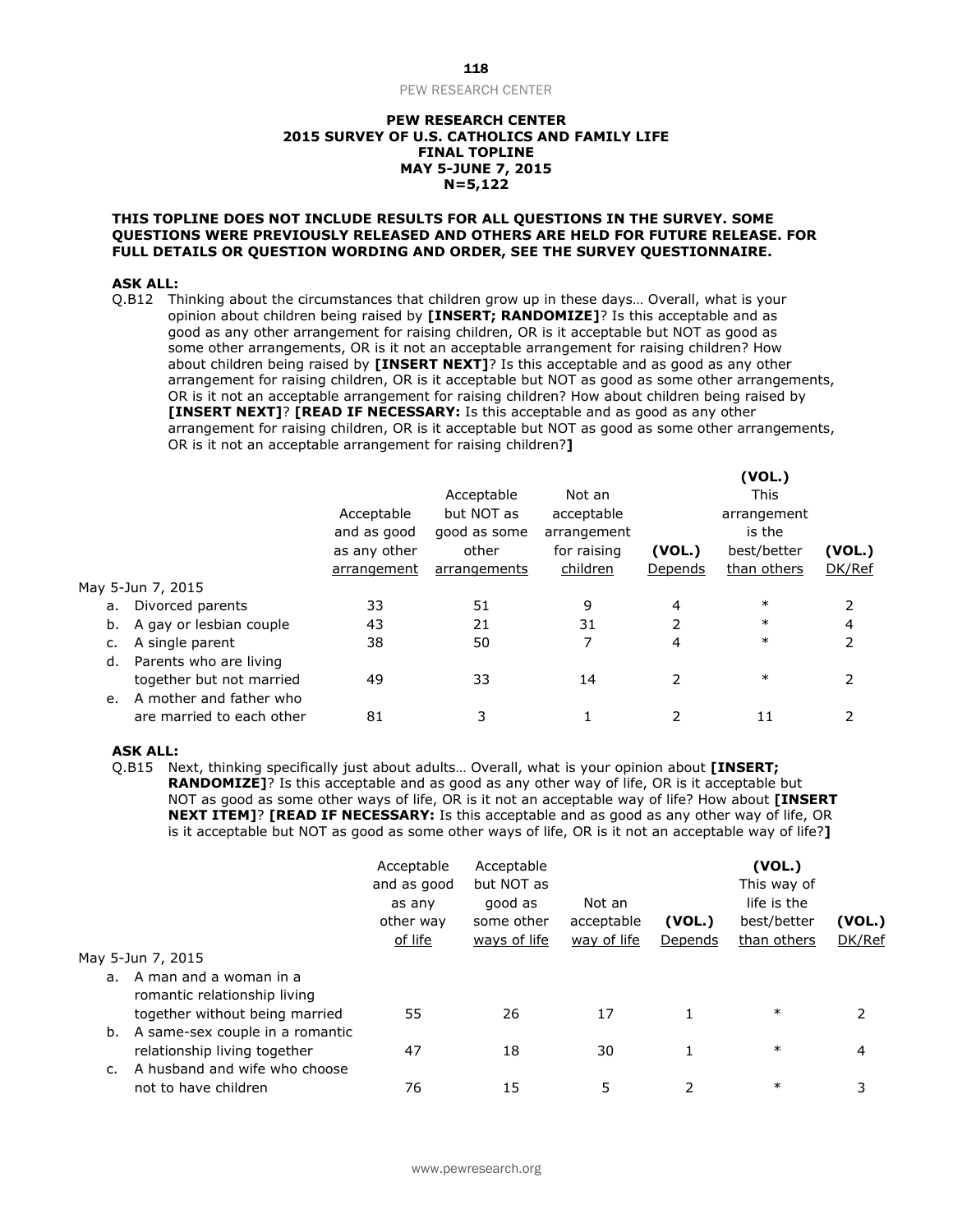# **ASK ALL:**

MARITAL Are you currently married, living with a partner, divorced, separated, widowed, or have you never been married? **[IF R SAYS "SINGLE," PROBE TO DETERMINE WHICH CATEGORY IS APPROPRIATE]** 

## **ASK IF NOT MARRIED OR LIVING WITH A PARTNER (IN MARITAL):**

LWP1 And are you currently living with a romantic partner, or not?

# **NOTE: REFER TO SUMMARY TABLES AT THE END OF TOPLINE FOR RESULTS OF MARITAL AND LWP1**

#### **ASK ALL:**

HISP Are you of Hispanic, Latino, or Spanish origin, such as Mexican, Puerto Rican or Cuban? **ASK ALL:**

RACE Which of the following describes your race? You can select as many as apply. White, Black or African American, Asian or Asian American or some other race. **[RECORD UP TO FOUR IN ORDER MENTIONED BUT DO NOT PROBE FOR ADDITIONAL] [IF R VOLS MIXED BIRACIAL, PROBE ONCE:** What race or races is that?**]**

May 5-Jun 7

- 84 NET non-Hispanic
- 64 White, non-Hispanic
- 12 Black, non-Hispanic
- 8 Other, non-Hispanic
- 15 Hispanic
- 2 Don't know/Refused **(VOL.)**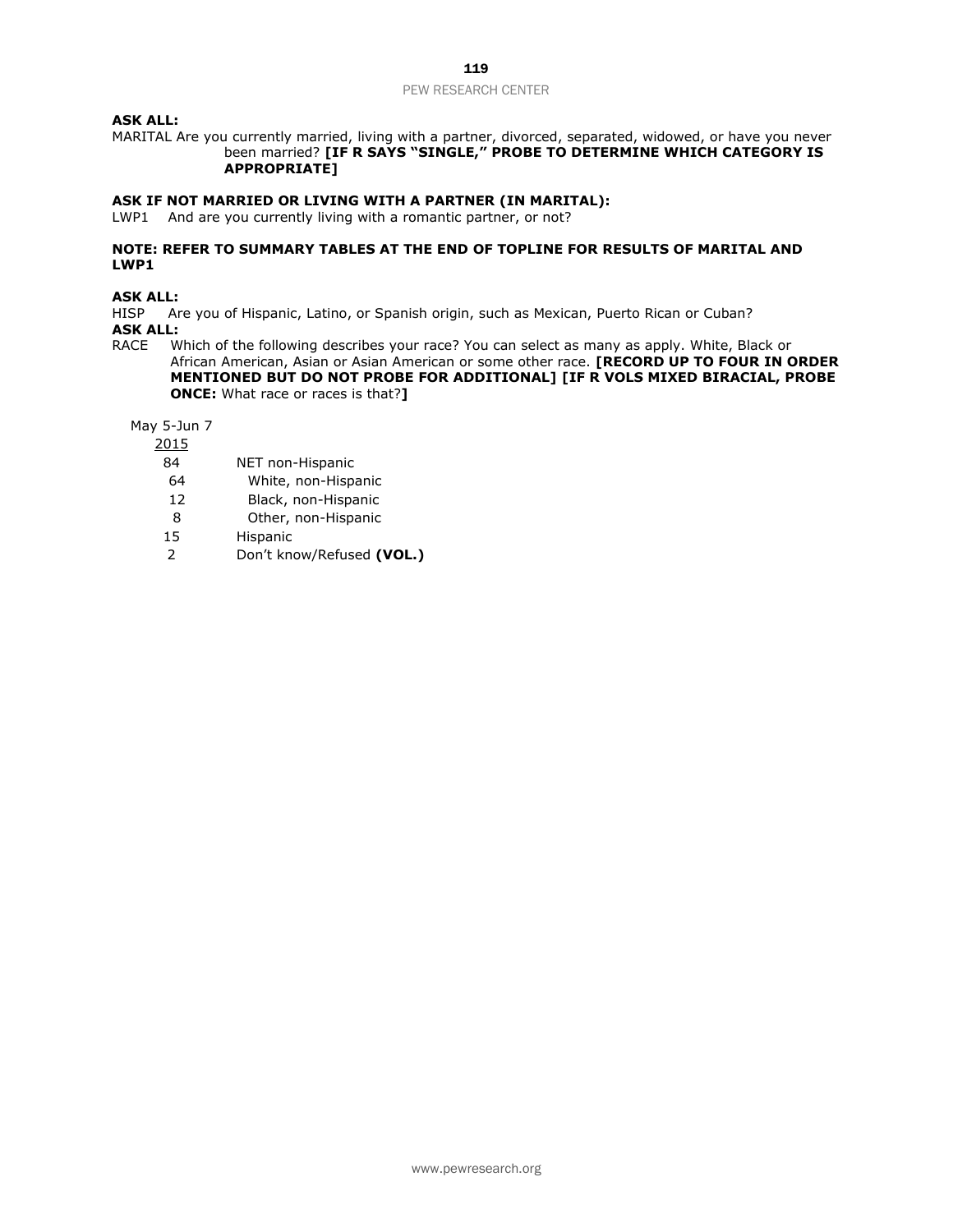## **ASK ALL:**

RELIG What is your present religion, if any? Are you Protestant, Roman Catholic, Mormon, Orthodox such as Greek or Russian Orthodox, Jewish, Muslim, Buddhist, Hindu, atheist, agnostic, something else, or nothing in particular?

**[INTERVIEWER: IF R VOLUNTEERS "nothing in particular, none, no religion, etc." BEFORE REACHING END OF LIST, PROMPT WITH: And would you say that's atheist, agnostic, or just nothing in particular?]**

#### **ASK IF "SOMETHING ELSE" OR NO ANSWER (IN RELIG):**

CHR Do you think of yourself as a Christian or not? **[IF R NAMED A NON-CHRISTIAN RELIGION IN PREVIOUS QUESTION (e.g. Native American, Wiccan, Pagan, etc.), DO NOT READ (ENTER "NO" CODE 2)]** 

May 5-Jun 7

2015

- 34 Protestant (Baptist, Methodist, Non-denominational, Lutheran,
	- Presbyterian, Pentecostal, Episcopalian, Reformed, Church of Christ, etc.)
- 20 Roman Catholic (Catholic)
- 2 Mormon (Church of Jesus Christ of Latter-day Saints/LDS)
- 1 Orthodox (Greek, Russian, or some other orthodox church)
- 2 Jewish (Judaism)
- 1 Muslim (Islam)
- 1 Buddhist
- 1 Hindu
- 3 Atheist (do not believe in God)
- 4 Agnostic (not sure if there is a God)
- 2 Something else **(SPECIFY:\_\_\_\_\_\_)**
- 16 Nothing in particular
- 13 Christian **(VOL.)**
- \* Unitarian (Universalist) **(VOL.)**
- 1 Jehovah's Witness **(VOL.)**
- 1 Don't know/Refused **(VOL.)**

#### **ASK IF CHRISTIAN (IN RELIG) [N=3,619]:**

BORN Would you describe yourself as a "born again" or evangelical Christian, or not?

May 5-Jun 7

| <u> 2015</u> |            |
|--------------|------------|
| 48           | Yes, would |

- 47 No, would not
- 4 Don't know/Refused **(VOL.)**
- *\* Undesignated<sup>1</sup>*

 $<sup>1</sup>$  For some questions asked of a subset of eligible respondents and filtered on previous questions subject to</sup> backcoding, the term "undesignated" is used to denote those respondents who did not receive the question even though they should have received it.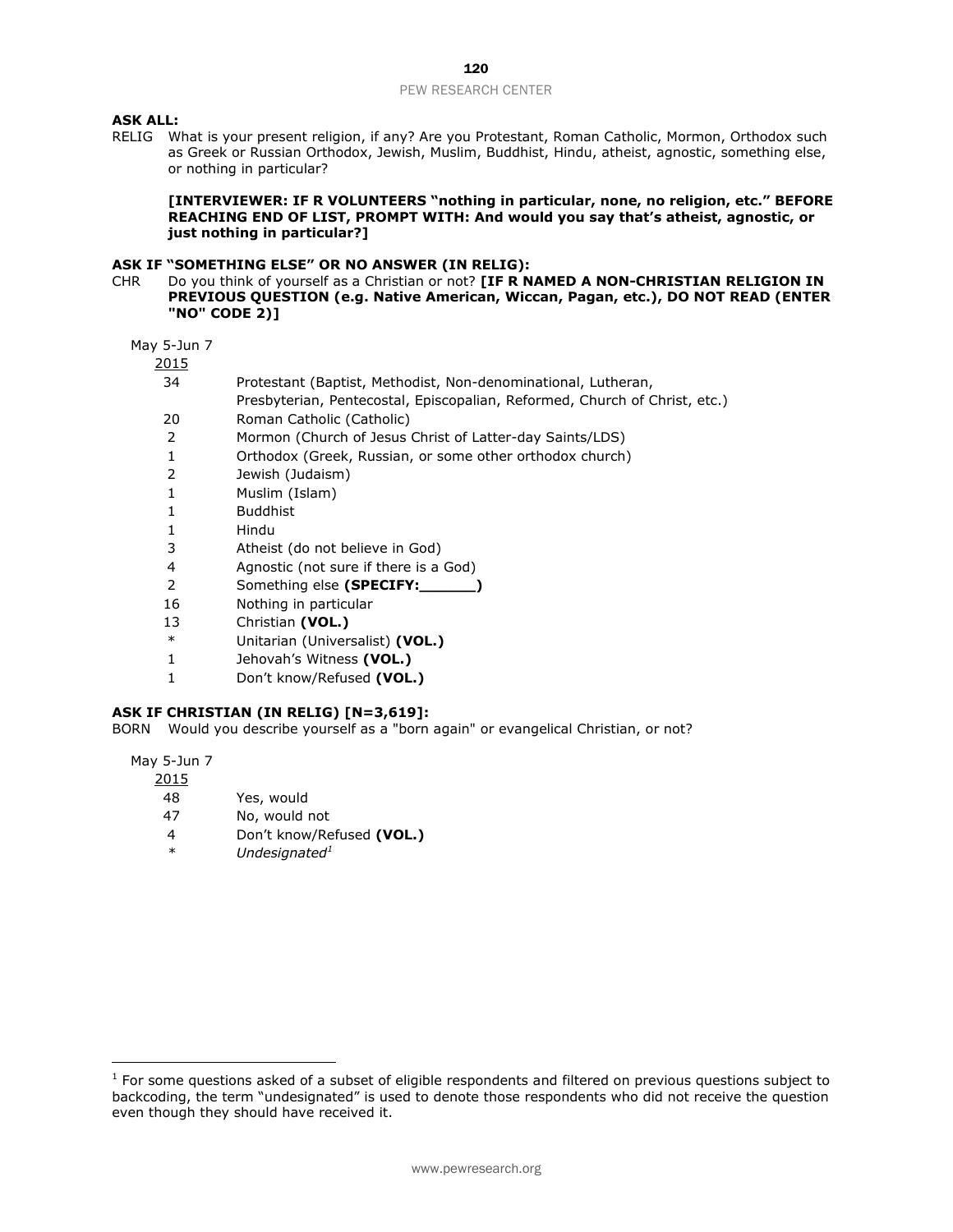#### **ASK ALL:**

ATTEND Aside from weddings and funerals, how often do you attend religious services... more than once a week, once a week, once or twice a month, a few times a year, seldom, or never?

# May 5-Jun 7

- More than once a week
- Once a week
- Once or twice a month
- A few times a year
- Seldom
- Never
- Don't know/Refused **(VOL.)**

## **ASK ALL:**

Q.F2 How important is religion in your life – very important, somewhat important, not too important, or not at all important?

May 5-Jun 7

- Very important
- Somewhat important
- Not too important
- Not at all important
- Don't know/Refused **(VOL.)**

# **ASK ALL:**

Q.F5 People practice their religion in different ways. Outside of attending religious services, do you pray several times a day, once a day, a few times a week, once a week, a few times a month, seldom, or never?

# May 5-Jun 7

- Several times a day
- Once a day
- A few times a week
- Once a week
- A few times a month
- Seldom
- Never
- Don't know/Refused **(VOL.)**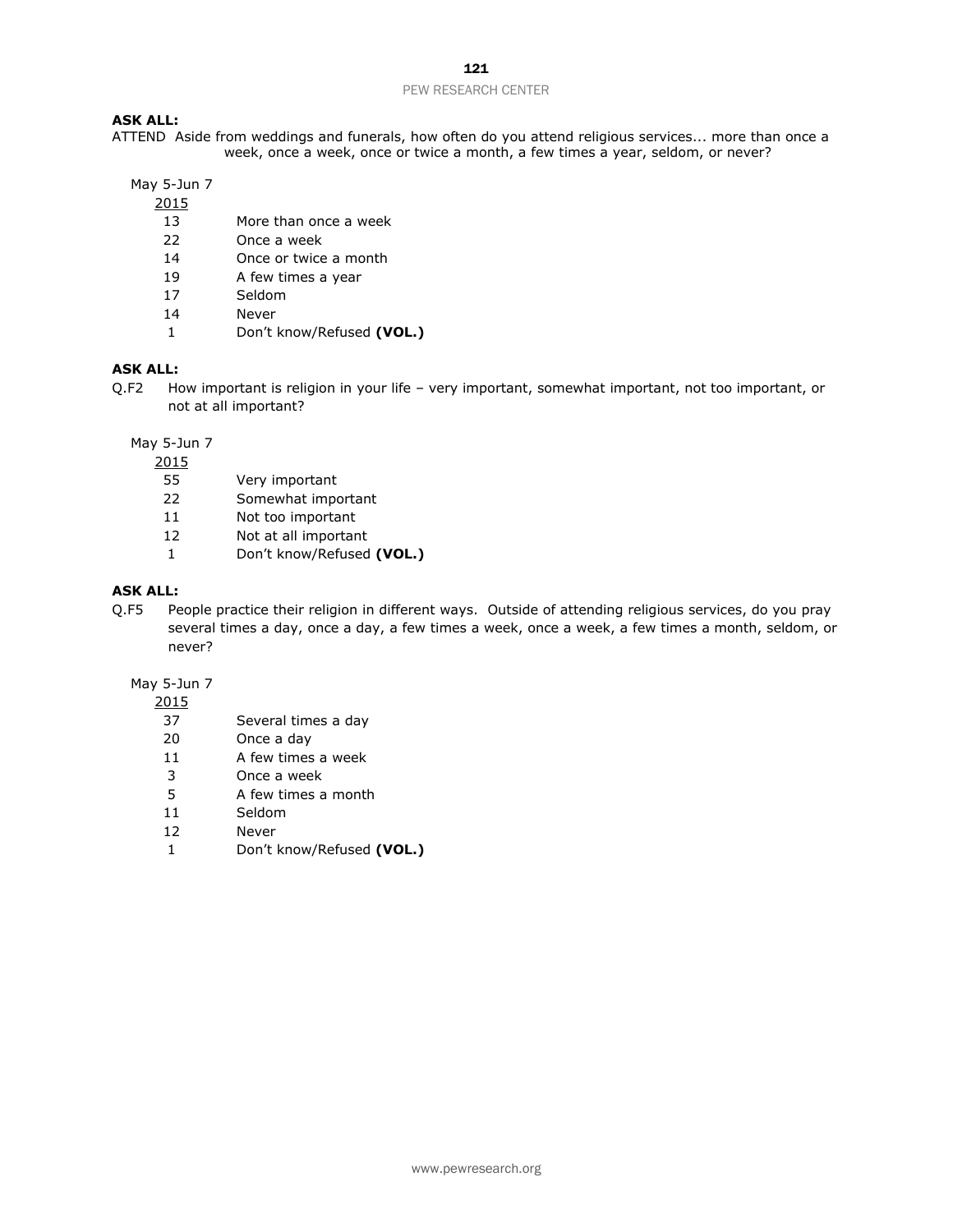## **ASK IF PRAYS AT LEAST SELDOM (IN QF5):**

Q.F6 When you pray, do you mainly say prayers that you have memorized, **[IF CHRISTIAN, ATHEIST, AGNOSTIC, "NOTHING IN PARTICULAR" OR "SOMETHING ELSE" (IN RELIG) READ:** such as the Lord's Prayer or the Our Father,**]** or do you mainly have a personal conversation with God?

# **BASED ON TOTAL**

May 5-Jun 7

- 2015
	- 87 NET Prays at least seldom
	- 9 Mainly memorized prayers
	- 64 Mainly personal conversation with God
	- 2 Other/neither **(VOL.)**
	- 12 Both **(VOL.)**
	- 1 Don't know/Refused **(VOL.)**
	- 13 Never prays/No answer in QF5

# **ASK ALL:**

On another subject…

Q.H3 Thinking about when you were a child, in what religion were you raised, if any? Were you Protestant, Roman Catholic, Mormon, Orthodox such as Greek or Russian Orthodox, Jewish, Muslim, Buddhist, Hindu, atheist, agnostic, something else, or nothing in particular?

**[INTERVIEWER: IF R VOLUNTEERS** "nothing in particular, none, no religion, etc." **BEFORE REACHING END OF LIST, PROMPT WITH:** and would you say that was atheist, agnostic, or just nothing in particular?]

| 2015   |                                                                            |
|--------|----------------------------------------------------------------------------|
| 42     | Protestant (Baptist, Methodist, Non-denominational, Lutheran,              |
|        | Presbyterian, Pentecostal, Episcopalian, Reformed, Church of Christ, etc.) |
| 30     | Roman Catholic (Catholic)                                                  |
| 2      | Mormon (Church of Jesus Christ of Latter-day Saints/LDS)                   |
| 1      | Orthodox (Greek, Russian, or some other orthodox church)                   |
| 2      | Jewish (Judaism)                                                           |
|        | Muslim (Islam)                                                             |
| $\ast$ | <b>Buddhist</b>                                                            |
|        | Hindu                                                                      |
| $\ast$ | Atheist (do not believe in God)                                            |
| $\ast$ | Agnostic (not sure if there is a God)                                      |
| 1      | Something else (SPECIFY:                                                   |
| 9      | Nothing in particular                                                      |
| 9      | Christian (VOL.)                                                           |
| $\ast$ | Unitarian (Universalist) (VOL.)                                            |
|        | Jehovah's Witness (VOL.)                                                   |
|        | Don't know/Refused (VOL.)                                                  |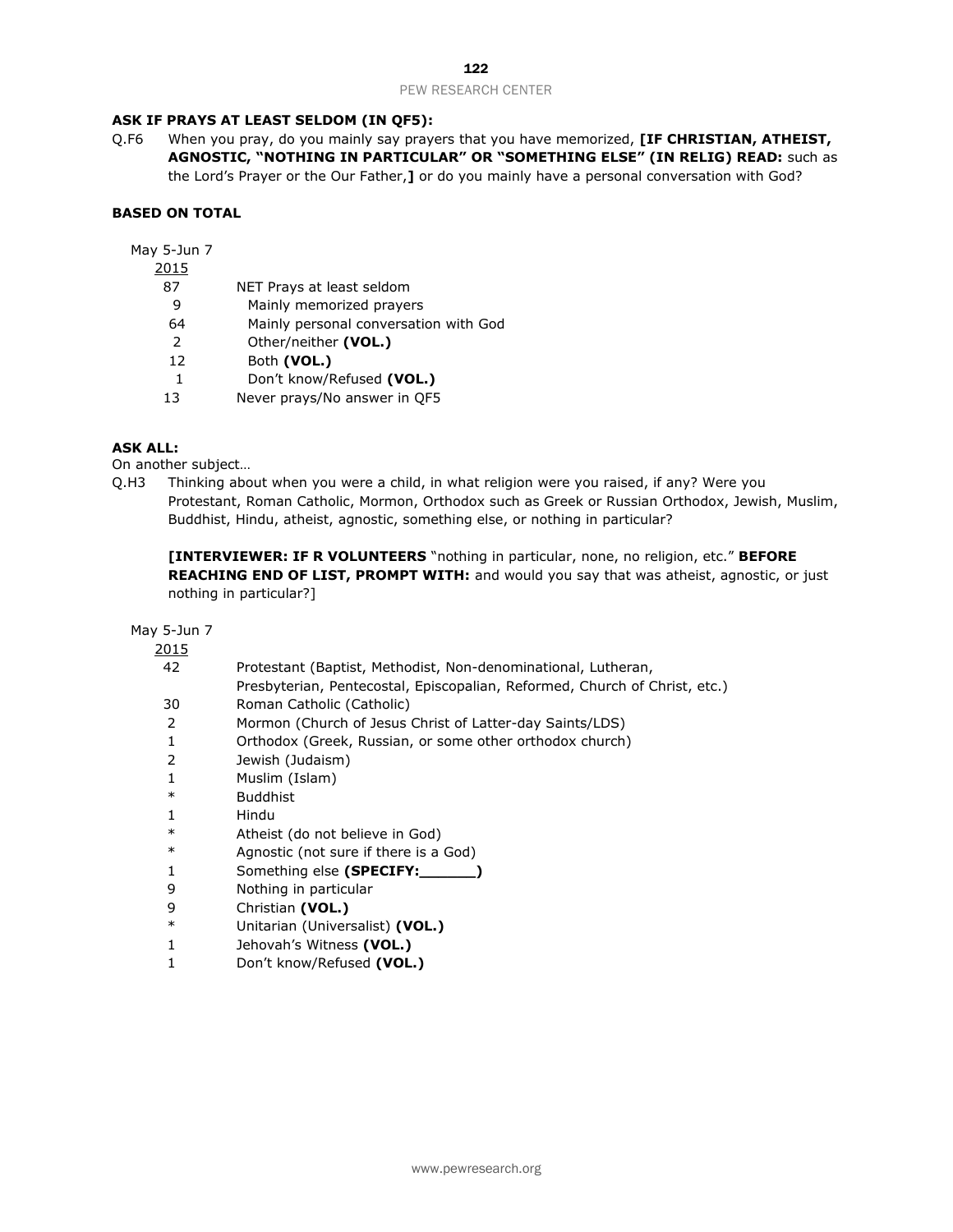# **ASK IF MARRIED OR LIVING WITH A PARTNER (IN MARITAL OR LWP1) [N=3,079]:**

Q.H6 And what is your **[IF MARRIED:** spouse's**; IF LIVING WITH A PARTNER:** partner's**]** present religion, if any? Are they Protestant, Roman Catholic, Mormon, Orthodox such as Greek or Russian Orthodox, Jewish, Muslim, Buddhist, Hindu, atheist, agnostic, something else, or nothing in particular?

**[INTERVIEWER: IF R VOLUNTEERS** "nothing in particular, none, no religion, etc." **BEFORE REACHING END OF LIST, PROMPT WITH:** and would you say they are atheist, agnostic, or just nothing in particular?]

| $\sim$ |                                                                            |
|--------|----------------------------------------------------------------------------|
| 37     | Protestant (Baptist, Methodist, Non-denominational, Lutheran,              |
|        | Presbyterian, Pentecostal, Episcopalian, Reformed, Church of Christ, etc.) |
| 23     | Roman Catholic (Catholic)                                                  |
| 2      | Mormon (Church of Jesus Christ of Latter-day Saints/LDS)                   |
| 1      | Orthodox (Greek, Russian, or some other orthodox church)                   |
| 2      | Jewish (Judaism)                                                           |
| 1      | Muslim (Islam)                                                             |
| 1      | <b>Buddhist</b>                                                            |
| 1      | Hindu                                                                      |
| 3      | Atheist (do not believe in God)                                            |
| 3      | Agnostic (not sure if there is a God)                                      |
| 1      | Something else (SPECIFY:                                                   |
| 13     | Nothing in particular                                                      |
| 11     | Christian (VOL.)                                                           |
| $\ast$ | Unitarian (Universalist) (VOL.)                                            |
|        |                                                                            |

- 1 Jehovah's Witness **(VOL.)**
- 2 Don't know/Refused **(VOL.)**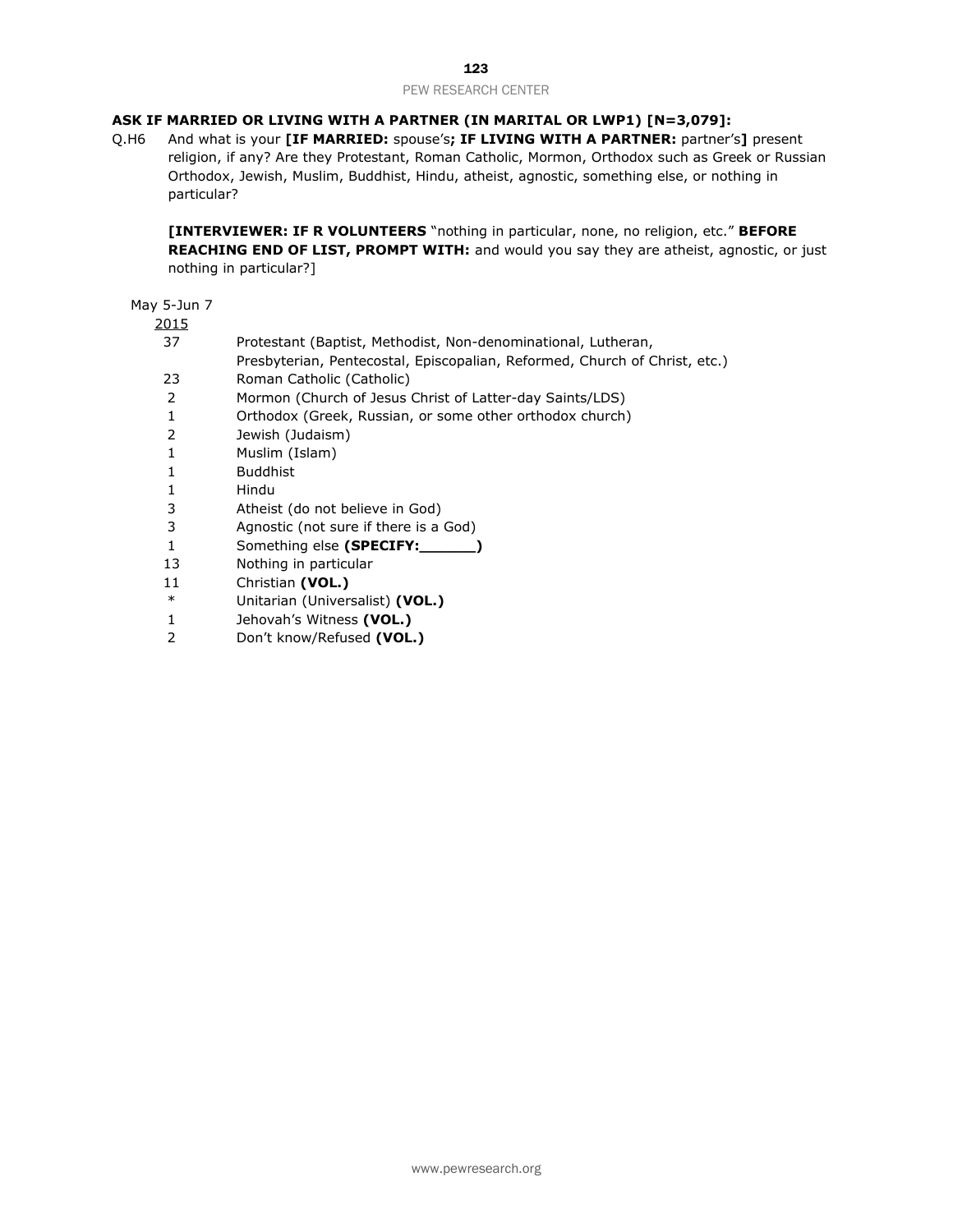# **READ IF NOT CURRENTLY CATHOLIC BY RELIGION (IN RELIG):**

We are interested in people who might have a Catholic background or a connection to Catholicism, even if they do not currently consider Catholicism their religion. How about you…? **[GO TO Q.J1]**

# **ASK IF NOT CURRENTLY CATHOLIC BY RELIGION (IN RELIG):**

Q.J1 Do you currently consider yourself Catholic or partially Catholic in any way, or not?

# **BASED ON TOTAL**

May 5-Jun 7

Yes

No

Don't know/Refused **(VOL.)**

*Currently Catholic by religion*

## **ASK IF R CONSIDERS SELF CATHOLIC BUT NOT BY RELIGION (IN QJ1) [N=425]:**

Q.J2 In your own words, could you please tell me in what way you consider yourself Catholic?

## **NOTE: RESULTS DO NOT SUM TO 100% OR TO SUBTOTALS INDICATED BECAUSE MULTIPLE RESPONSES WERE PERMITTED.**

| 2015   |                                                                                                            |
|--------|------------------------------------------------------------------------------------------------------------|
| 43     | <b>NET Catholic background</b>                                                                             |
| 38     | Raised Catholic/had Catholic parent(s)                                                                     |
| 4      | Have/had Catholic grandparent(s)                                                                           |
| 1      | Was Catholic at some point/converted in the past                                                           |
| $\ast$ | Other Catholic background, not further specified                                                           |
| 24     | <b>NET Catholic affinity</b>                                                                               |
| 8      | General Christian beliefs or practices (e.g. believes in God/Jesus, reads the Bible)                       |
| 8      | Beliefs, views, values, morals aligned with Catholic Church/Catholic teaching                              |
| 7      | Catholicism as part of Christianity/similar to other religions/respondent's religion rooted in Catholicism |
| 1      | Likes/admires/respects Catholic Church or pope                                                             |
| $\ast$ | Likes liturgy/worship/other aspects of service                                                             |
| 12     | <b>NET Catholic-specific beliefs or practices</b>                                                          |
| 5      | Received/places importance on sacraments (e.g. received communion, married in Church)                      |
| 4      | Attends/attended Catholic church                                                                           |
|        | Believes in/prays to saints, Mary, holy spirit, Trinity                                                    |
| 1      | Celebrations/holidays with Catholic elements; sometimes participate in Catholic practices                  |
| 9      | <b>NET connections to Catholic institutions</b>                                                            |
| 9      | Attended Catholic schools/received Catholic education                                                      |
| $\ast$ | Works/worked for Catholic organization/institution                                                         |
| 9      | <b>NET Catholic friends/family (aside from parents or grandparents)</b>                                    |
| 6      | Has/had Catholic spouse                                                                                    |
| 3      | Other relatives (aside from parents, grandparents)/friends are Catholic                                    |
| 8      | <b>NET Other</b>                                                                                           |
| 1      | Catholic Church/God helps people; turns to Church in times of need                                         |
| 1      | In the process of converting to Catholicism                                                                |
| 1      | Likes/agrees with/believes some elements of Catholicism but dislikes/disagrees with others                 |
| 4      | Other responses/unclear                                                                                    |
| 5      | Don't know/Refused                                                                                         |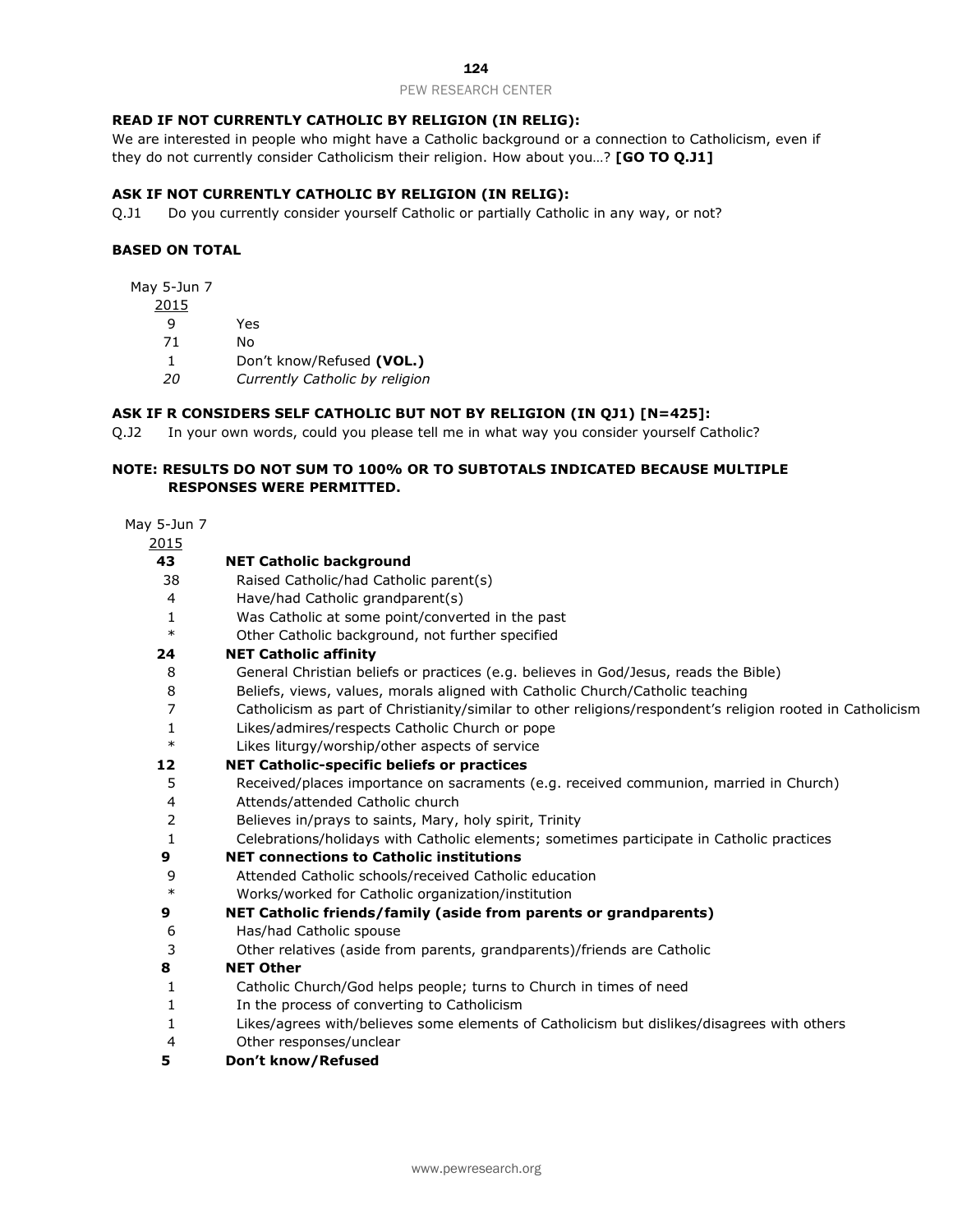#### **ASK IF ATTENDS WORSHIP SERVICES AT LEAST SELDOM (IN ATTEND) AND NOT CATHOLIC BY RELIGION (IN RELIG):**

Q.J5 Aside from weddings and funerals, do you ever attend Mass at a CATHOLIC CHURCH, or not? **[INTERVIEWER NOTE: IF RESPONDENT SAYS THEY ATTENDED MASS AT A CATHOLIC CHURCH ONCE BEFORE OR THEY USED TO ATTEND, CLARIFY THAT WE ARE ASKING WHETHER THEY CURRENTLY EVER ATTEND]**

#### **ASK IF NOT CATHOLIC BY RELIGION (IN RELIG) BUT ATTENDS CATHOLIC CHURCH (IN QJ5):**

Q.J6 And aside from weddings and funerals, about how often would you say you attend Mass at a Catholic church? More than once a week, once a week, once or twice a month, a few times a year, or less often?

# **BASED ON TOTAL<sup>2</sup>**

May 5-Jun 7

2015

- 29 NET Ever attends Catholic Mass
- 2 More than once a week
- 6 Once a week
- 5 Once or twice a month
- 10 A few times a year
- 7 Less often
- \* Don't know/Refused **(VOL.)**
- 70 NET Never attends Catholic Mass
- 1 Don't know/Refused **(VOL.)**

## **ASK IF NOT CATHOLIC BY RELIGION (IN RELIG) AND NOT RAISED CATHOLIC (IN QH3):**

Q.J9 Growing up, did you have a Catholic parent, or not?

#### **BASED ON TOTAL**

May 5-Jun 7

 $\overline{a}$ 

- 2015
	- 6 Yes
	- 61 No
	- 1 Don't know/Refused **(VOL.)**
	- *32 Not asked<sup>3</sup>*

<sup>2</sup> Results based on total. For Catholics, results are based on responses given in ATTEND. For all others, results are based on responses given in ATTEND, QJ5 and/or QJ6.

<sup>3</sup> Respondents in the "Not asked" category did not receive QJ9 because they already established they have some connection to Catholicism. This includes respondents who identified their current religion as Catholic (in RELIG) or said they were raised Catholic (in QH3).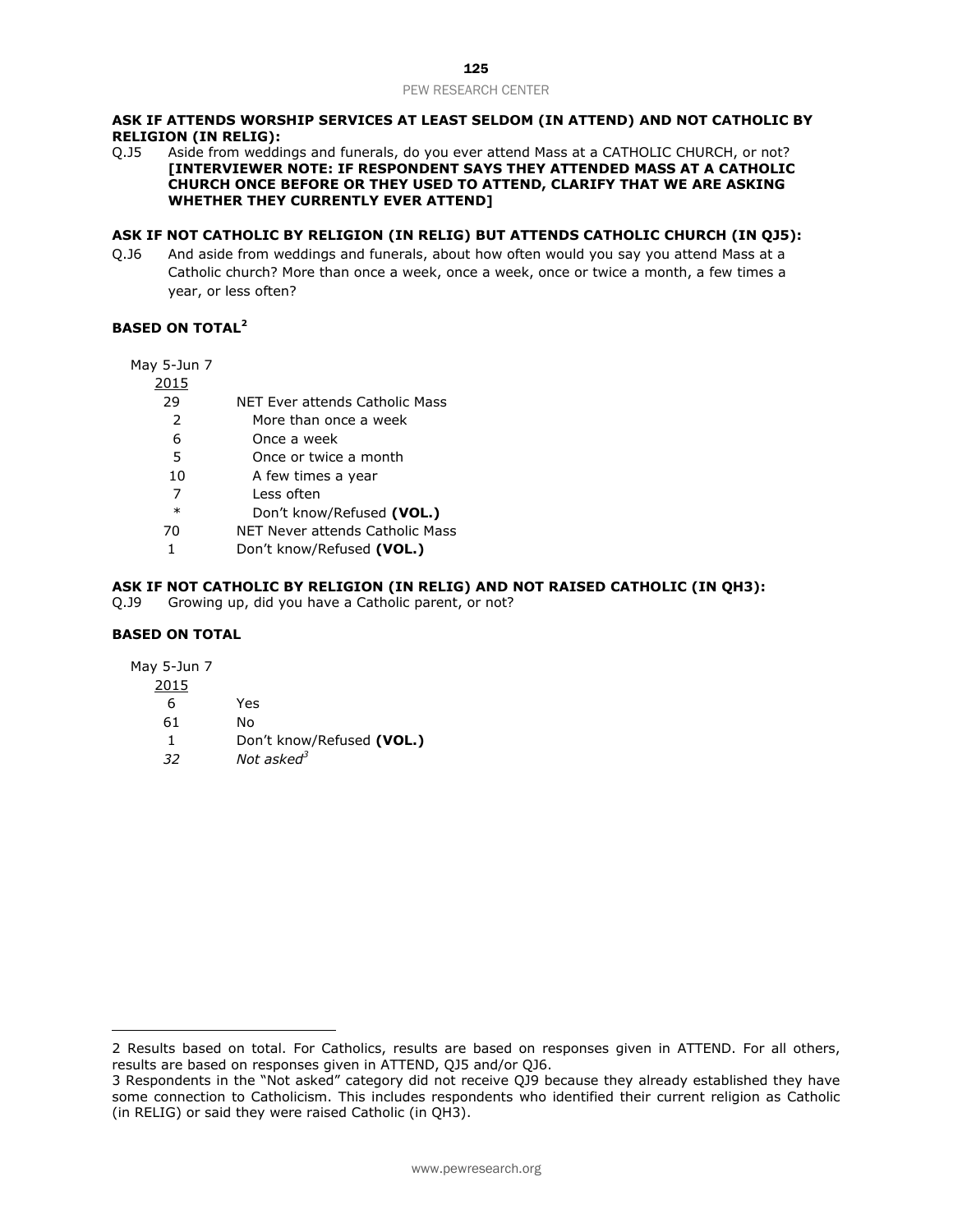## **PROGRAMMING NOTE:**

Many of the following questions were asked of "Catholic connected" respondents. This includes respondents who are currently Catholic by religion (in RELIG), those who consider themselves Catholic or partially Catholic in some way (in QJ1), those who were raised Catholic (in QH3), those who have a Catholic parent (in QJ9), those who have a Catholic spouse or partner (in QH6), and those who attend Catholic Mass at least occasionally (in QJ5).

Throughout the report and topline, results are presented for three key subgroups of the broader "Catholic connected" category:

- Catholics: When asked (in RELIG), "What is your present religion, if any" they respond that they are Catholic; 20% of respondents in the survey are Catholic.
- Cultural Catholics: These respondents say (in RELIG) that they belong to a faith other than Catholicism (such as Protestantism) or are religiously unaffiliated (atheist, agnostic or "nothing in particular") but consider themselves Catholic or partially Catholic in some other way (in QJ1). Cultural Catholics account for 9% of U.S. adults.
- Ex-Catholics: Ex-Catholics are those who say they were raised in the Catholic Church (in QH3), but no longer consider themselves Catholic in any way, either by religion (in RELIG) or aside from religion (in QJ1). 9% of U.S. adults are Ex-Catholics.

|                   | Sample |
|-------------------|--------|
|                   | size   |
| Catholic          | 1,016  |
| Cultural Catholic | 425    |
| Ex-Catholic       | 413    |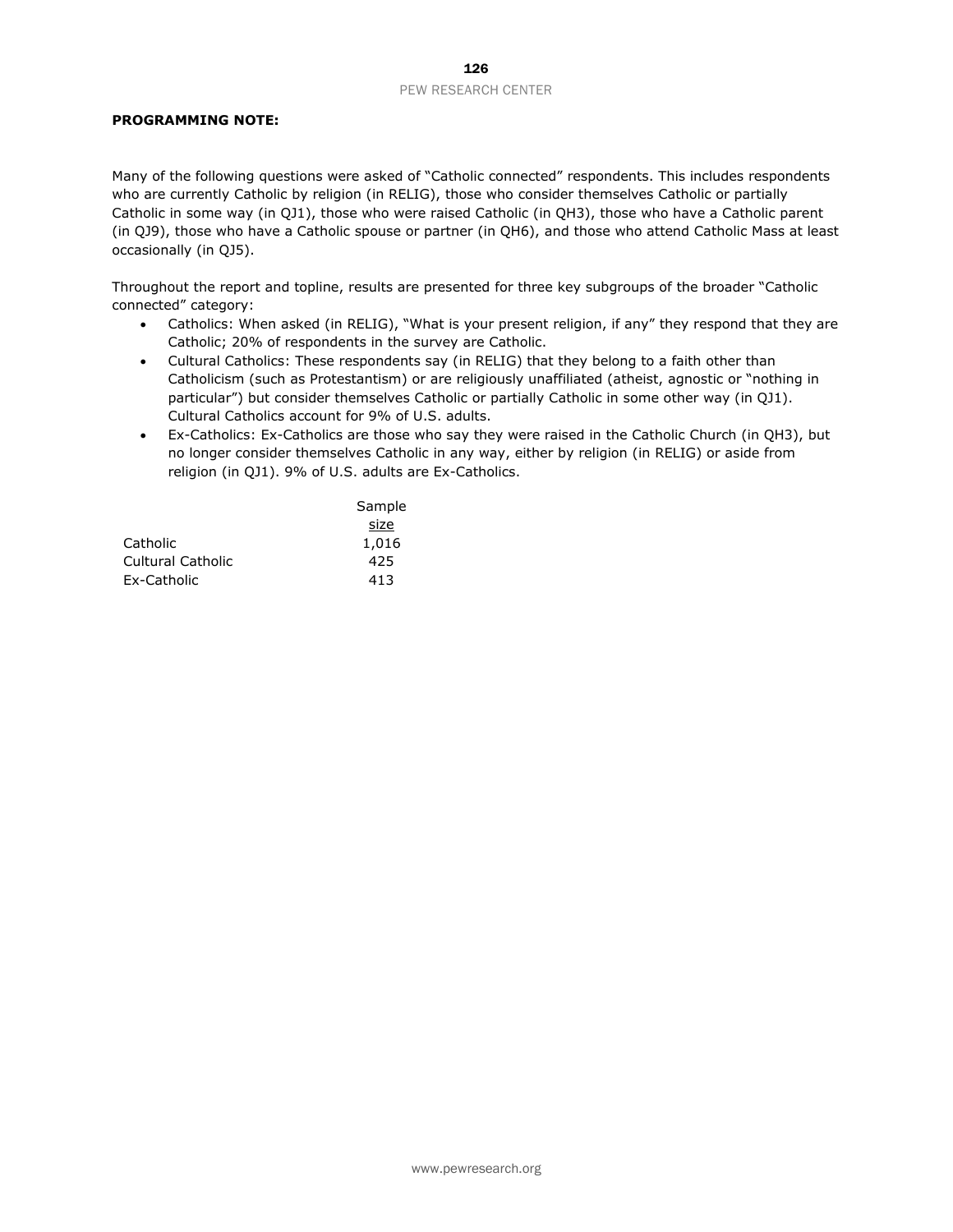## **ASK IF CATHOLIC CONNECTED:**

Q.J31 Do you think the Catholic Church should or should not **[INSERT FIRST ITEM; RANDOMIZE]**? And do you think the Catholic Church should or should not **[INSERT NEXT ITEM]**?

|    |                                                                                           |        | No,    | (VOL.)         |
|----|-------------------------------------------------------------------------------------------|--------|--------|----------------|
|    |                                                                                           | Yes,   | should | Don't know/    |
|    |                                                                                           | should | not    | Refused        |
|    | May 5-Jun 7, 2015                                                                         |        |        |                |
| а. | Allow priests to get married                                                              |        |        |                |
|    | Catholic                                                                                  | 62     | 33     | 5              |
|    | <b>Cultural Catholic</b>                                                                  | 83     | 12     | 5              |
|    | Ex-Catholic                                                                               | 79     | 14     | 8              |
| b. | Allow women to become priests                                                             |        |        |                |
|    | Catholic                                                                                  | 59     | 35     | 6              |
|    | Cultural Catholic                                                                         | 77     | 19     | 5              |
|    | Ex-Catholic                                                                               | 66     | 24     | 10             |
| c. | Allow Catholics to use birth control                                                      |        |        |                |
|    | Catholic                                                                                  | 76     | 19     | 5              |
|    | <b>Cultural Catholic</b>                                                                  | 84     | 10     | 5              |
|    | Ex-Catholic                                                                               | 81     | 10     | 9              |
| d. | Recognize the marriages of gay and lesbian couples                                        |        |        |                |
|    | Catholic                                                                                  | 46     | 46     | 8              |
|    | <b>Cultural Catholic</b>                                                                  | 62     | 33     | 5              |
|    | Ex-Catholic                                                                               | 51     | 40     | 8              |
| e. | Allow divorced Catholics who remarry without getting an<br>annulment to receive communion |        |        |                |
|    | Catholic                                                                                  | 62     | 31     | 7              |
|    | Cultural Catholic                                                                         | 74     | 19     | $\overline{7}$ |
|    | Ex-Catholic                                                                               | 67     | 20     | 13             |
| f. | Allow Catholics who are living with a romantic partner                                    |        |        |                |
|    | without being married to receive communion                                                |        |        |                |
|    | Catholic                                                                                  | 61     | 34     | 5              |
|    | <b>Cultural Catholic</b>                                                                  | 73     | 20     | 7              |
|    | Ex-Catholic                                                                               | 61     | 28     | 11             |
|    |                                                                                           |        |        |                |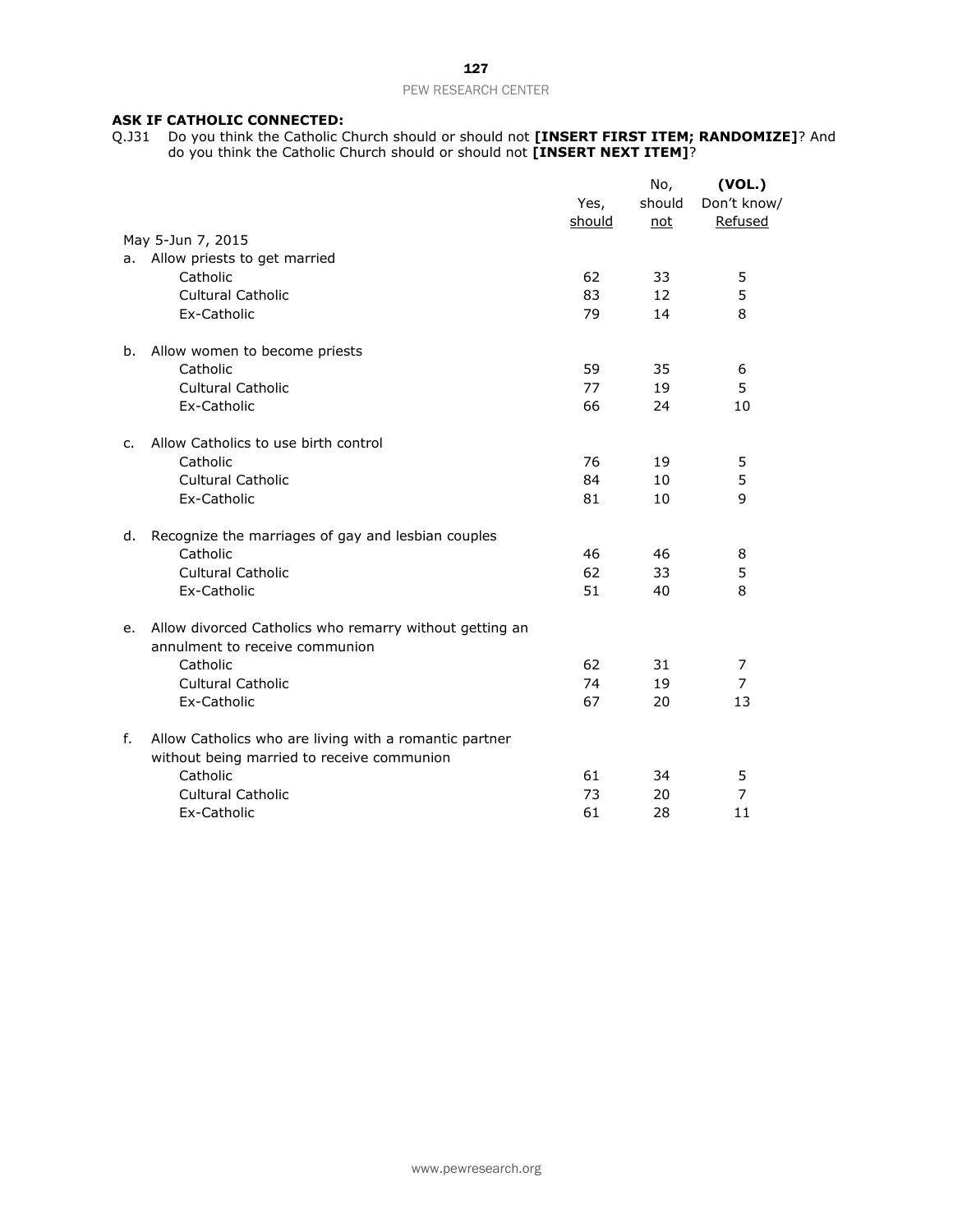## **BASED ON CATHOLIC (IN RELIG):**

Q.J31 Do you think the Catholic Church should or should not **[INSERT FIRST ITEM; RANDOMIZE]**? And do you think the Catholic Church should or should not **[INSERT NEXT ITEM]**?

#### **TRENDS PRESENTED FOR CATHOLICS ONLY; PREVIOUS SURVEYS DID NOT ASK THESE QUESTIONS OF CULTURAL CATHOLICS OR EX-CATHOLICS**

|    |                                                         |        | No,    | (VOL.)      |
|----|---------------------------------------------------------|--------|--------|-------------|
|    |                                                         | Yes,   | should | Don't know/ |
|    |                                                         | should | not    | Refused     |
| a. | Allow priests to get married                            |        |        |             |
|    | May 5-Jun 7, 2015                                       | 62     | 33     | 5           |
|    | Feb 14-23, 2014                                         | 72     | 26     | 3           |
|    | Mar 13-17, 2013                                         | 64     | 30     | 6           |
| b. | Allow women to become priests                           |        |        |             |
|    | May 5-Jun 7, 2015                                       | 59     | 35     | 6           |
|    | Feb 14-23, 2014                                         | 68     | 28     | 4           |
|    | Mar 13-17, 2013                                         | 59     | 35     | 6           |
| C. | Allow Catholics to use birth control                    |        |        |             |
|    | May 5-Jun 7, 2015                                       | 76     | 19     | 5           |
|    | Feb 14-23, 2014                                         | 77     | 17     | 6           |
|    | Mar 13-17, 2013                                         | 76     | 18     | 7           |
| d. | Recognize the marriages of gay and lesbian couples      |        |        |             |
|    | May 5-Jun 7, 2015                                       | 46     | 46     | 8           |
|    | Feb 14-23, 2014                                         | 50     | 43     | 7           |
| e. | Allow divorced Catholics who remarry without getting an |        |        |             |
|    | annulment to receive communion                          |        |        |             |
|    | May 5-Jun 7, 2015                                       | 62     | 31     | 7           |
| f. | Allow Catholics who are living with a romantic partner  |        |        |             |
|    | without being married to receive communion              |        |        |             |
|    | May 5-Jun 7, 2015                                       | 61     | 34     | 5           |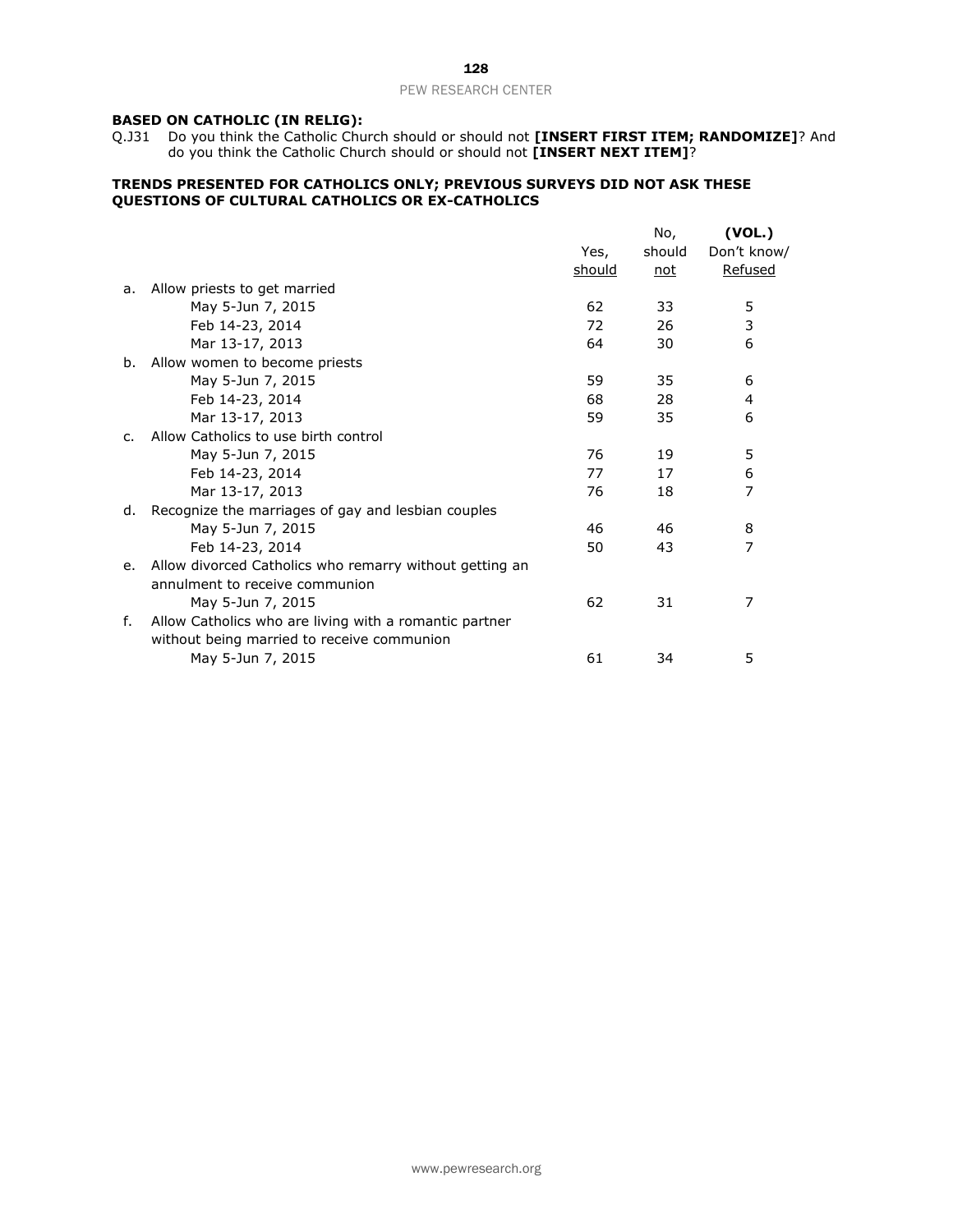# **ASK IF CATHOLIC CONNECTED:**

Q.J32 Regardless of what you'd like to see, how likely do you think each of the following is to happen in the next 35 years or so, that is by the year 2050. (First,) How likely do you think it is that **[INSERT IN SAME ORDER AS Q.J31]**? Do you think this will definitely happen, will probably happen, will probably NOT happen, or will definitely not happen, in about the next 35 years or so? How about **[INSERT NEXT ITEM]**? **[READ AS NECESSARY:** Do you think this will definitely happen, will probably happen, will probably NOT happen, or will definitely not happen, in the next 35 years or  $\frac{1}{5}$ o?]

|    |                                                                                                                                     |       | ------- Will happen------- |          | ------- Will not happen------- |                 |          |                  |
|----|-------------------------------------------------------------------------------------------------------------------------------------|-------|----------------------------|----------|--------------------------------|-----------------|----------|------------------|
|    |                                                                                                                                     | Total | Def-<br>initely            | Probably | Total                          | Def-<br>initely | Probably | (VOL.)<br>DK/Ref |
|    | May 5-Jun 7, 2015                                                                                                                   |       |                            |          |                                |                 |          |                  |
| а. | the Catholic Church will allow priests                                                                                              |       |                            |          |                                |                 |          |                  |
|    | to marry                                                                                                                            |       |                            |          |                                |                 |          |                  |
|    | Catholic                                                                                                                            | 46    | 8                          | 38       | 52                             | 16              | 36       | 3                |
|    | <b>Cultural Catholic</b>                                                                                                            | 54    | 13                         | 41       | 42                             | <i>10</i>       | 32       | $\overline{4}$   |
|    | Ex-Catholic                                                                                                                         | 43    | 9                          | 34       | 50                             | 10              | 40       | $\overline{7}$   |
| b. | the Catholic Church will ordain women<br>as priests                                                                                 |       |                            |          |                                |                 |          |                  |
|    | Catholic                                                                                                                            | 41    | 6                          | 35       | 56                             | 16              | 40       | 3                |
|    | Cultural Catholic                                                                                                                   | 53    | 10                         | 43       | 44                             | 11              | 33       | 4                |
|    | Ex-Catholic                                                                                                                         | 40    | <i>10</i>                  | 30       | 54                             | 13              | 41       | 6                |
| c. | the Catholic Church will change its<br>position on family planning to allow<br>birth control                                        |       |                            |          |                                |                 |          |                  |
|    | Catholic                                                                                                                            | 59    | 8                          | 51       | 37                             | 10              | 27       | 4                |
|    | Cultural Catholic                                                                                                                   | 67    | 16                         | 51       | 29                             | 5               | 23       | 5                |
|    | Ex-Catholic                                                                                                                         | 63    | 13                         | 50       | 30                             | 2               | 27       | $\overline{7}$   |
| d. | the Catholic Church will recognize the<br>marriages of gay and lesbian couples                                                      |       |                            |          |                                |                 |          |                  |
|    | Catholic                                                                                                                            | 36    | 6                          | 30       | 62                             | 21              | 41       | 3                |
|    | <b>Cultural Catholic</b>                                                                                                            | 41    | 9                          | 32       | 56                             | 19              | 37       | 3                |
|    | Ex-Catholic                                                                                                                         | 39    | 10                         | 29       | 57                             | 17              | 40       | $\overline{4}$   |
|    | e. the Catholic Church will allow divorced<br>Catholics who have remarried without<br>getting an annulment to receive<br>communion  |       |                            |          |                                |                 |          |                  |
|    | Catholic                                                                                                                            | 54    | 9                          | 46       | 42                             | 11              | 31       | 4                |
|    | Cultural Catholic                                                                                                                   | 65    | 11                         | 53       | 30                             | $\overline{z}$  | 24       | 5                |
|    | Ex-Catholic                                                                                                                         | 60    | 12                         | 48       | 33                             | $\overline{z}$  | 26       | 7                |
| f. | the Catholic Church will allow<br>Catholics who are living with a<br>romantic partner without being<br>married to receive communion |       |                            |          |                                |                 |          |                  |
|    | Catholic                                                                                                                            | 56    | 11                         | 45       | 41                             | 10              | 31       | 3                |
|    | Cultural Catholic                                                                                                                   | 63    | 12                         | 50       | 33                             | $\overline{4}$  | 28       | 5                |
|    | Ex-Catholic                                                                                                                         | 60    | 10                         | 51       | 33                             | $\overline{z}$  | 26       | 6                |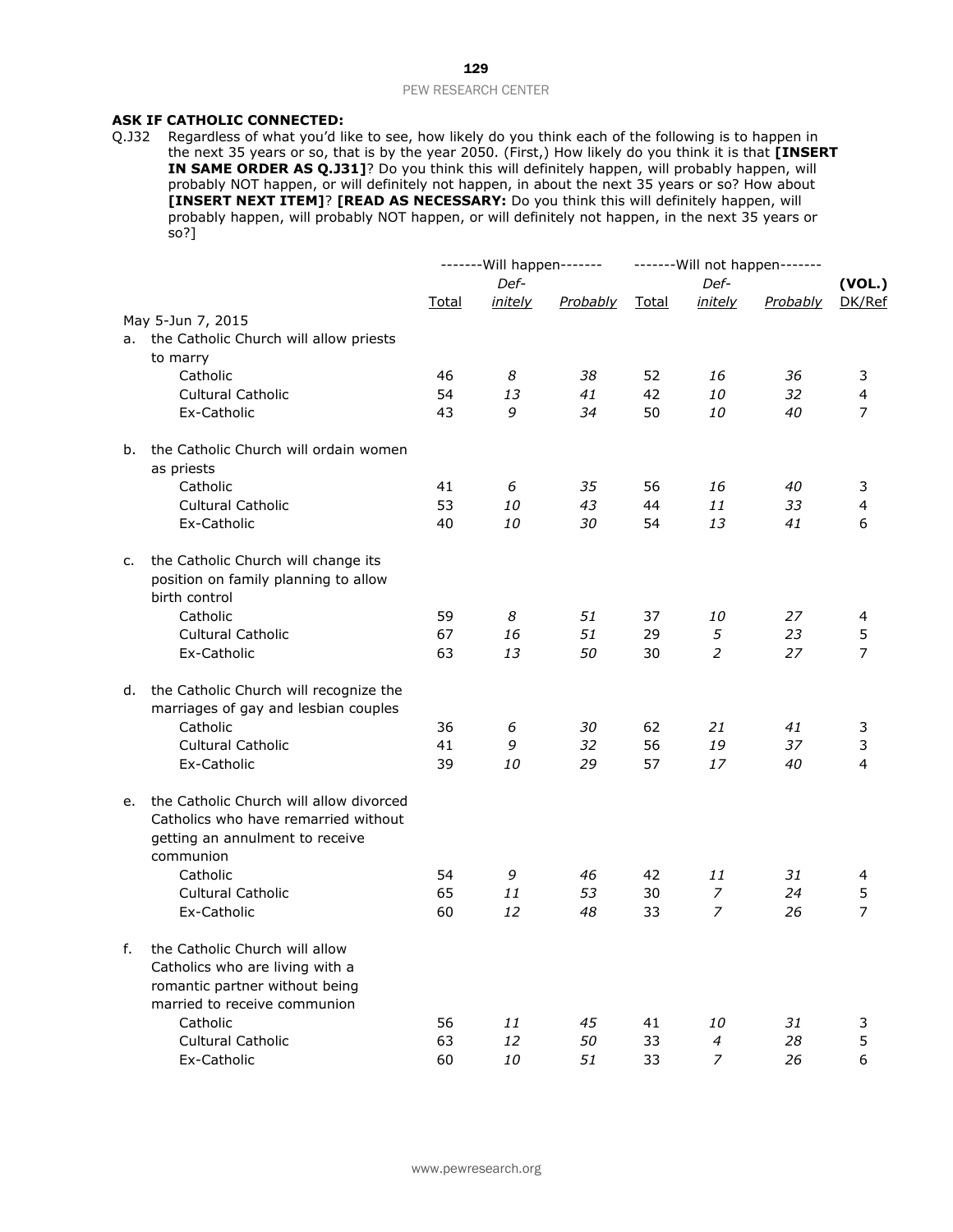## **BASED ON CATHOLIC (IN RELIG):**

Q.J32 Regardless of what you'd like to see, how likely do you think each of the following is to happen in the next 35 years or so, that is by the year 2050. (First,) How likely do you think it is that **[INSERT IN SAME ORDER AS Q.J31]**? Do you think this will definitely happen, will probably happen, will probably NOT happen, or will definitely not happen, in about the next 35 years or so? How about **[INSERT NEXT ITEM]**? **[READ AS NECESSARY:** Do you think this will definitely happen, will probably happen, will probably NOT happen, or will definitely not happen, in the next 35 years or so?]

#### **TRENDS PRESENTED FOR CATHOLICS ONLY; PREVIOUS SURVEYS DID NOT ASK THESE QUESTIONS OF CULTURAL CATHOLICS OR EX-CATHOLICS**

|    |                                              | ------ Will happen----- |                |                 | ----- Will not happen----- |                |                 |              |
|----|----------------------------------------------|-------------------------|----------------|-----------------|----------------------------|----------------|-----------------|--------------|
|    |                                              | Def-<br>Def-            |                |                 | (VOL.)                     |                |                 |              |
|    |                                              | <b>Total</b>            | <u>initely</u> | <b>Probably</b> | <b>Total</b>               | <u>initely</u> | <b>Probably</b> | DK/Ref       |
| a. | the Catholic Church will allow priests to    |                         |                |                 |                            |                |                 |              |
|    | marry                                        |                         |                |                 |                            |                |                 |              |
|    | May 5-Jun 7, 2015                            | 46                      | 8              | 38              | 52                         | 16             | 36              | 3            |
|    | Feb 14-23, 2014                              | 51                      | 8              | 43              | 47                         | 13             | 35              | 2            |
|    | Mar 13-17, 2013 <sup>4</sup>                 | 39                      | 7              | 32              | 57                         | 18             | 39              | 4            |
|    | <b>TREND FOR COMPARISON:</b>                 |                         |                |                 |                            |                |                 |              |
|    | May, 1999 <sup>5</sup>                       | 43                      | 6              | 36              | 54                         | 22             | 33              | 3            |
| b. | the Catholic Church will ordain women as     |                         |                |                 |                            |                |                 |              |
|    | priests                                      |                         |                |                 |                            |                |                 |              |
|    | May 5-Jun 7, 2015                            | 41                      | 6              | 35              | 56                         | 16             | 40              | 3            |
|    | Feb 14-23, 2014                              | 42                      | 6              | 36              | 56                         | 16             | 40              | 3            |
|    | Mar 13-17, 2013                              | 37                      | 6              | 31              | 60                         | 17             | 44              | 3            |
|    | <b>TREND FOR COMPARISON:</b>                 |                         |                |                 |                            |                |                 |              |
|    | May, 1999                                    | 45                      | 6              | 39              | 54                         | 15             | 39              | $\mathbf{1}$ |
| c. | the Catholic Church will change its position |                         |                |                 |                            |                |                 |              |
|    | on family planning to allow birth control    |                         |                |                 |                            |                |                 |              |
|    | May 5-Jun 7, 2015                            | 59                      | 8              | 51              | 37                         | 10             | 27              | 4            |
|    | Feb 14-23, 2014                              | 56                      | 10             | 46              | 40                         | 8              | 32              | 4            |
|    | Mar 13-17, 2013                              | 53                      | 8              | 46              | 44                         | 10             | 34              | 3            |
| d. | the Catholic Church will recognize the       |                         |                |                 |                            |                |                 |              |
|    | marriages of gay and lesbian couples         |                         |                |                 |                            |                |                 |              |
|    | May 5-Jun 7, 2015                            | 36                      | 6              | 30              | 62                         | 21             | 41              | 3            |
|    | Feb 14-23, 2014                              | 36                      | 6              | 30              | 63                         | 23             | 39              | $\mathbf{1}$ |
| е. | the Catholic Church will allow divorced      |                         |                |                 |                            |                |                 |              |
|    | Catholics who have remarried without         |                         |                |                 |                            |                |                 |              |
|    | getting an annulment to receive              |                         |                |                 |                            |                |                 |              |
|    | communion                                    |                         |                |                 |                            |                |                 |              |
|    | May 5-Jun 7, 2015                            | 54                      | 9              | 46              | 42                         | 11             | 31              | 4            |
| f. | the Catholic Church will allow Catholics     |                         |                |                 |                            |                |                 |              |
|    | who are living with a romantic partner       |                         |                |                 |                            |                |                 |              |
|    | without being married to receive             |                         |                |                 |                            |                |                 |              |
|    | communion                                    |                         |                |                 |                            |                |                 |              |
|    | May 5-Jun 7, 2015                            | 56                      | 11             | 45              | 41                         | 10             | 31              | 3            |

<sup>4</sup> In March 2013, question asked whether this would happen in "the next 40 years."

<sup>&</sup>lt;sup>5</sup> In May 1999 survey, the question began, "Now I'm going to read you a list of things that may or may not happen in the next 50 years. Please tell me how likely you think it is that each will happen."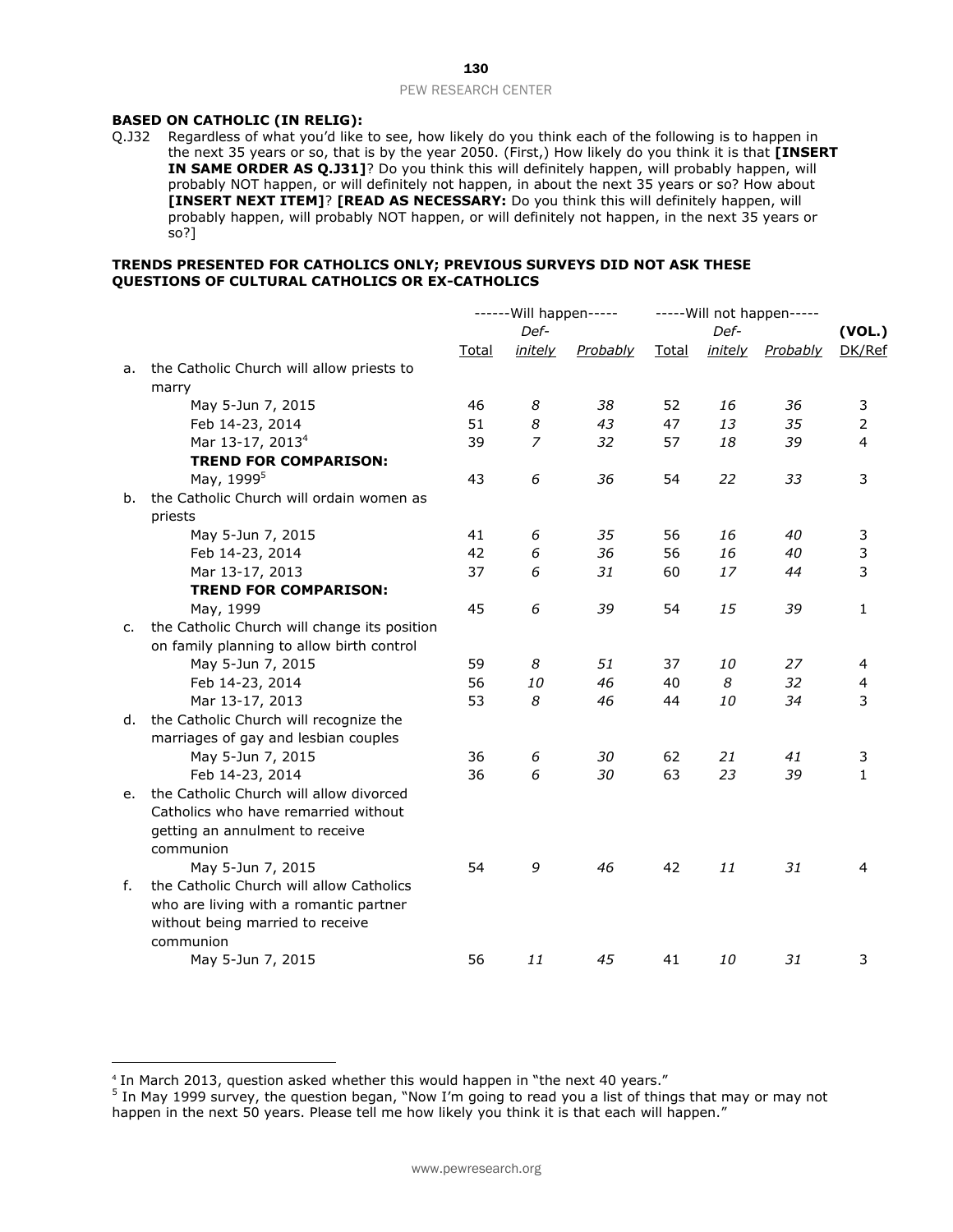# **ASK IF CATHOLIC OR CULTURAL CATHOLIC:**

On another subject...<br>Q.K1 To you perso To you personally, is being Catholic **[INSERT; RANDOMIZE:** mainly a matter of religion [OR] mainly a matter of ancestry [OR] mainly a matter of culture**]?**

## **TO BE COMPLETED BY INTERVIEWER IF R VOLUNTEERS TWO RESPONSES IN Q.K1:**

## Q.K1a **[DO NOT READ TO RESPONDENT; INDICATE WHICH TWO RESPONSES THE RESPONDENT NAMED]**

| May 5-Jun 7 2015                          |          | Cultural      |
|-------------------------------------------|----------|---------------|
|                                           | Catholic | Catholic      |
| Mainly a matter of religion [OR]          | 38       | 27            |
| Mainly a matter of ancestry [OR]          | 28       | 37            |
| Mainly a matter of culture $[OR]$         | 21       | 25            |
| All of these (VOL.)                       | 6        | 3             |
| Two of these (VOL.)                       | 3        | 3             |
| Religion and ancestry (VOL.)              |          | $\ast$        |
| Religion and culture (VOL.)               |          | $\mathcal{P}$ |
| Ancestry and culture (VOL.)               |          |               |
| Other/none of these (VOL.)                | 3        | 2             |
| Do not think of myself as Catholic (VOL.) | 0        | 2             |
| Don't know/refused (VOL.)                 |          | 2             |

# **ASK IF CATHOLIC BY RELIGION (IN RELIG) AND ATTENDS SERVICES AT LEAST SELDOM (IN**

**ATTEND), OR NOT CATHOLIC BY RELIGION (IN RELIG) BUT ATTENDS CATHOLIC MASS (IN QJ5):**<br>Q.K5 About how often do you go to confession with a Catholic priest, if at all? Would you say at least onc About how often do you go to confession with a Catholic priest, if at all? Would you say at least once a month, several times a year, once a year, less than once a year, or never**?**

| May 5-Jun 7, 2015                                    |          | Cultural | $Fx-$    |
|------------------------------------------------------|----------|----------|----------|
|                                                      | Catholic | Catholic | Catholic |
| Attends Catholic Mass at least occasionally          | 95       | 47       | 17       |
| Goes to confession                                   |          |          |          |
| At least once a month                                |          |          |          |
| Several times a year                                 | 14       |          |          |
| Once a year                                          | 21       | 4        |          |
| Less than once a year                                | 23       | 9        |          |
| Never                                                | 28       | 33       | 14       |
| Don't know/Refused (VOL.)                            | 2        |          | $\ast$   |
| Undesignated                                         | $\ast$   | Ω        | n        |
| Does not attend Catholic Mass/not asked <sup>6</sup> | 5        | 53       | 83       |

<sup>6</sup> Respondents in the "not asked" category did not receive this question because they already established that they do not attend Catholic Mass (in ATTEND or in QJ5).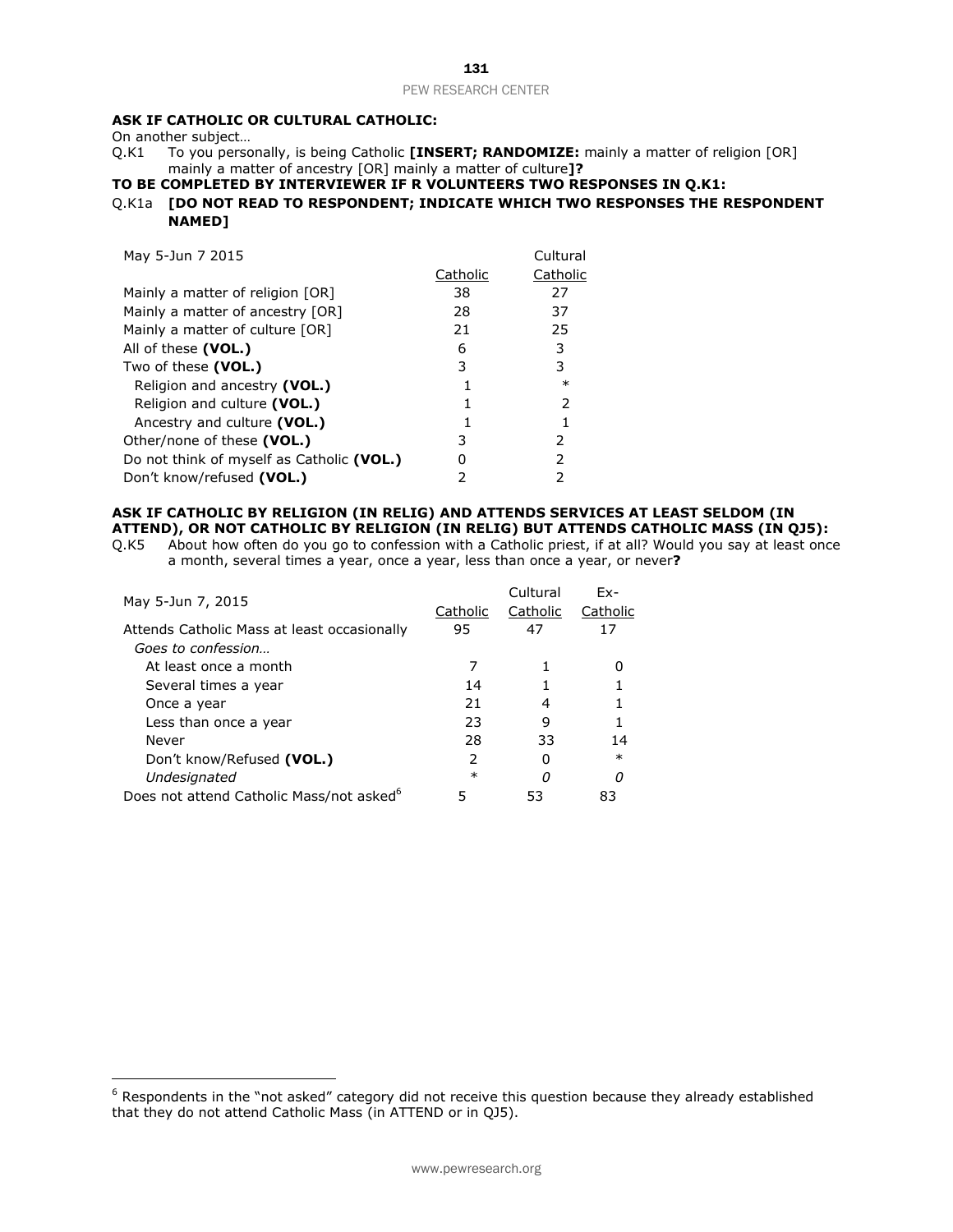#### **ASK IF CATHOLIC BY RELIGION (IN RELIG) AND ATTENDS SERVICES AT LEAST SELDOM (IN ATTEND), OR NOT CATHOLIC BY RELIGION (IN RELIG) BUT ATTENDS CATHOLIC MASS (IN QJ5):**

Q.K12 When you attend Catholic Mass, how often do you receive communion? Every time, most of the time, some of the time, or never?

|                                                      |          | Cultural | $Fx-$    |
|------------------------------------------------------|----------|----------|----------|
| May 5-Jun 7, 2015                                    | Catholic | Catholic | Catholic |
| Attends Catholic Mass at least occasionally          | 95       | 47       | 17       |
| Receives communion                                   |          |          |          |
| Every time                                           | 43       | 15       |          |
| Most of the time                                     | 13       | 3        |          |
| Some of the time, or                                 | 21       | 9        | 3        |
| Never                                                | 17       | 21       | 8        |
| Don't know/Refused (VOL.)                            |          | $\ast$   | $\ast$   |
| Undesignated                                         | $\ast$   | Ω        |          |
| Does not attend Catholic Mass/not asked <sup>7</sup> | 5        | 53       | 83       |
|                                                      |          |          |          |

#### **ASK IF CATHOLIC CONNECTED:**

Q.K15 This year, did you happen to give something up or do something extra for Lent, or not?

| May 5-Jun 7 2015          |          | Cultural | Fx-      |
|---------------------------|----------|----------|----------|
|                           | Catholic | Catholic | Catholic |
| Yes                       | 47       | 33       | 12       |
| N٥                        | 52       | 64       | 86       |
| Don't know/Refused (VOL.) | 2        |          |          |

#### **ASK IF CATHOLIC CONNECTED:**

Q.K30 If you were seriously ill, would it be important to you to receive the sacrament of the Anointing of the Sick from a Catholic priest, or not?

| May 5-Jun 7 2015          |          | Cultural | Fx-      |
|---------------------------|----------|----------|----------|
|                           | Catholic | Catholic | Catholic |
| Yes                       | 84       | 41       | Q        |
| N٥                        | 15       | 57       | 89       |
| Don't know/Refused (VOL.) |          |          |          |

#### **ASK IF CATHOLIC CONNECTED:**

Q.K32 Do you ever participate in Catholic activities because it is important to your family or close friends, even if you don't personally believe in them, or not?

| May 5-Jun 7 2015          |          | Cultural | Fx-      |
|---------------------------|----------|----------|----------|
|                           | Catholic | Catholic | Catholic |
| Yes                       | 56       | 63       | 46       |
| N٥                        | 42       | 36       | 54       |
| Don't know/Refused (VOL.) | 3        |          | $\ast$   |

 $^7$  Respondents in the "not asked" category did not receive this question because they already established that they do not attend Catholic Mass (in ATTEND or in QJ5).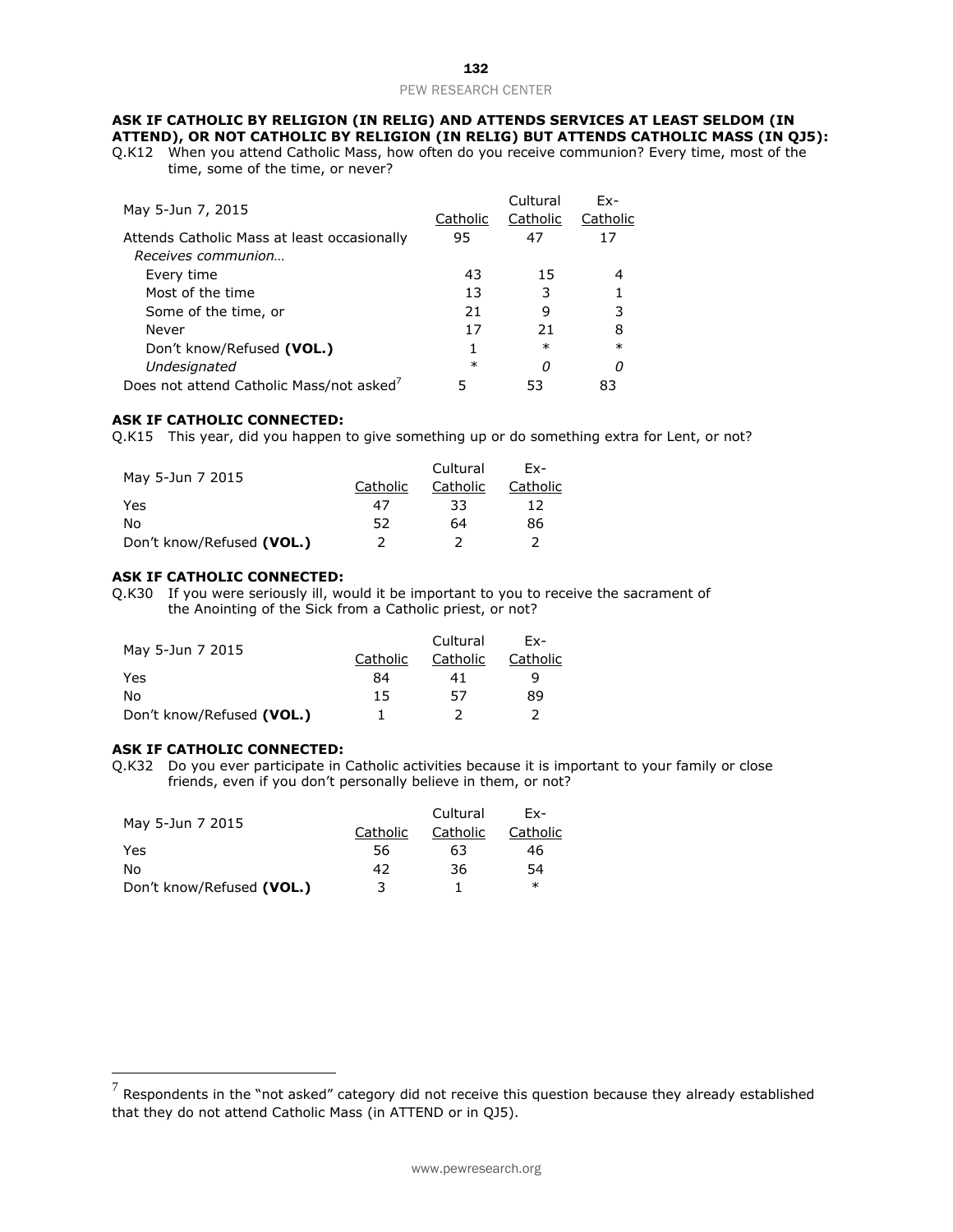## **ASK IF CATHOLIC OR CULTURAL CATHOLIC:**

Q.N3 Please tell me how important each of the following is to what being Catholic means TO YOU PERSONALLY. First **[INSERT; RANDOMIZE]**. Is that essential, OR important but NOT essential, OR not an important part of what being Catholic means TO YOU PERSONALLY? Next, **[INSERT NEXT ITEM]**. **[READ FOR SECOND AND THIRD ITEMS, THEN AS NECESSARY:** Is that essential, OR important but NOT essential, OR not an important part of what being Catholic means TO YOU PERSONALLY? **[INTERVIEWER NOTES: IF RESPONDENT SAYS** "important," **PROBE TO CLARIFY WHETHER THAT'S ESSENTIAL, IMPORTANT BUT NOT ESSENTIAL, OR NOT IMPORTANT**; **NOTE ALSO THAT THE QUESTION IS ABOUT WHAT IT MEANS TO BE CATHOLIC, NOT JUST WHAT'S IMPORTANT TO THE RESPONDENT – EMPHASIZE AS NECESSARY THAT WE ARE INTERESTED IN** "what being Catholic means TO YOU PERSONALLY."**]**

|    |                                                    | Essential part<br>of what being<br>Catholic | Important            | Not an<br>important<br>part of what<br>being Catholic |                   |
|----|----------------------------------------------------|---------------------------------------------|----------------------|-------------------------------------------------------|-------------------|
|    |                                                    | means to you<br>personally                  | but not<br>essential | means to you<br>personally                            | (VOL.)<br>DK/Ref. |
|    | May 5-Jun 7, 2015                                  |                                             |                      |                                                       |                   |
|    | a. Receiving the sacraments                        |                                             |                      |                                                       |                   |
|    | Catholic<br><b>Cultural Catholic</b>               | 54<br>32                                    | 35<br>36             | 9<br>28                                               | 2<br>4            |
|    |                                                    |                                             |                      |                                                       |                   |
| b. | Belief in Jesus' actual resurrection from the dead |                                             |                      |                                                       |                   |
|    | Catholic                                           | 67                                          | 26                   | 5                                                     | 2                 |
|    | <b>Cultural Catholic</b>                           | 57                                          | 25                   | 15                                                    | 3                 |
| c. | Working to help the poor and needy                 |                                             |                      |                                                       |                   |
|    | Catholic                                           | 62                                          | 35                   | $\overline{2}$                                        | 1                 |
|    | Cultural Catholic                                  | 59                                          | 31                   | $\overline{7}$                                        | 2                 |
| d. | Being part of a Catholic parish                    |                                             |                      |                                                       |                   |
|    | Catholic                                           | 42                                          | 39                   | 17                                                    | 2                 |
|    | <b>Cultural Catholic</b>                           | 15                                          | 38                   | 45                                                    | 3                 |
| е. | Opposing abortion                                  |                                             |                      |                                                       |                   |
|    | Catholic                                           | 33                                          | 34                   | 28                                                    | 6                 |
|    | <b>Cultural Catholic</b>                           | 24                                          | 23                   | 47                                                    | 6                 |
|    |                                                    |                                             |                      |                                                       |                   |
| f. | Being open to having children<br>Catholic          | 41                                          | 41                   | 16                                                    | 2                 |
|    | <b>Cultural Catholic</b>                           | 30                                          | 36                   | 31                                                    | 4                 |
|    |                                                    |                                             |                      |                                                       |                   |
| g. | Working to address climate change                  |                                             |                      |                                                       |                   |
|    | Catholic<br><b>Cultural Catholic</b>               | 29<br>31                                    | 38<br>32             | 29<br>35                                              | 4<br>2            |
|    |                                                    |                                             |                      |                                                       |                   |
| h. | Devotion to Mary as the virgin mother of God       |                                             |                      |                                                       |                   |
|    | Catholic                                           | 54                                          | 34                   | 10                                                    | 2                 |
|    | <b>Cultural Catholic</b>                           | 33                                          | 31                   | 31                                                    | 4                 |
| i. | Having a personal relationship with Jesus Christ   |                                             |                      |                                                       |                   |
|    | Catholic                                           | 68                                          | 26                   | 4                                                     | 2                 |
|    | <b>Cultural Catholic</b>                           | 60                                          | 26                   | 12                                                    | 3                 |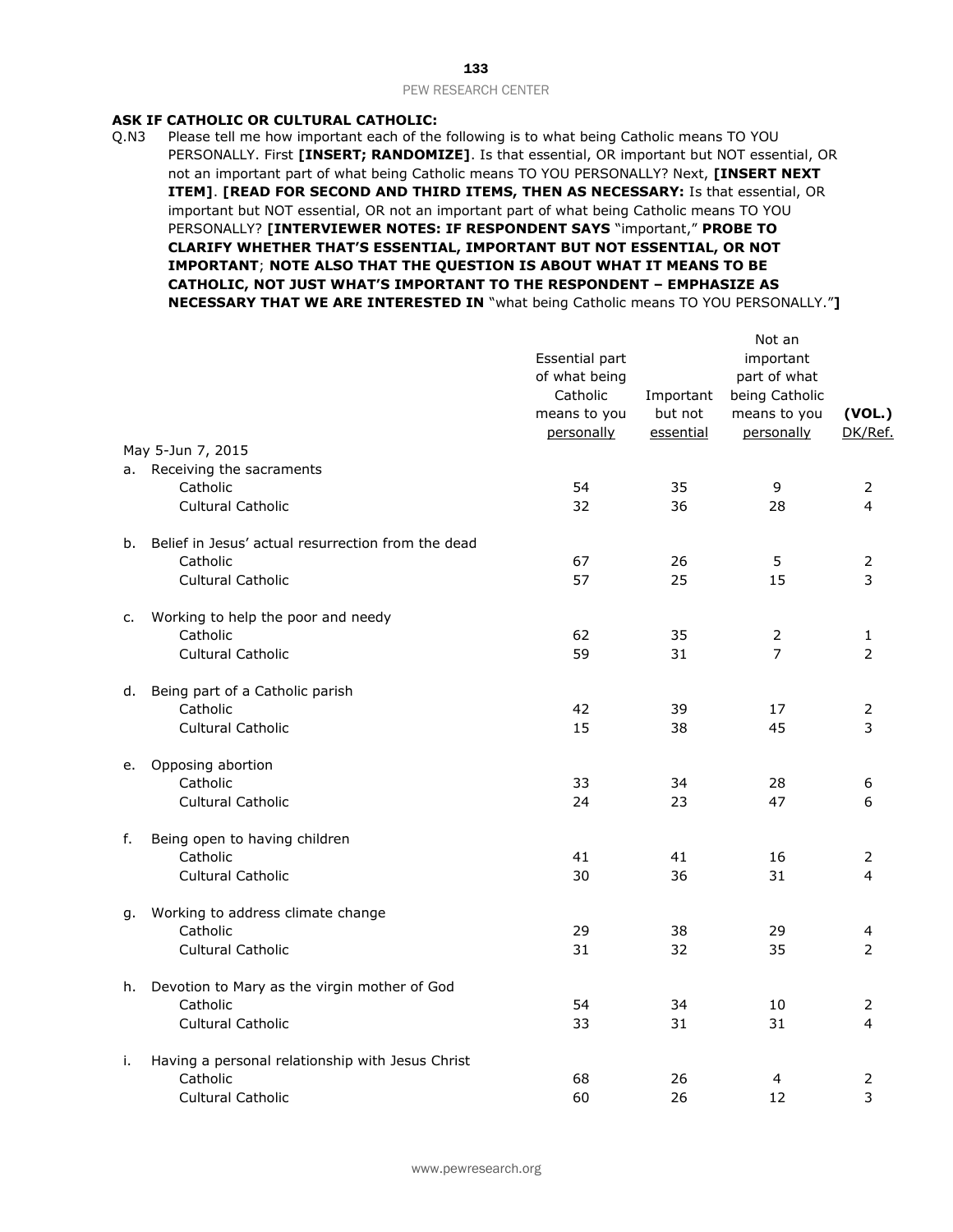# 134

## PEW RESEARCH CENTER

# **QN3 continued**

|                                                                                          |                |           | Not an         |         |
|------------------------------------------------------------------------------------------|----------------|-----------|----------------|---------|
|                                                                                          | Essential part |           | important      |         |
|                                                                                          | of what being  |           | part of what   |         |
|                                                                                          | Catholic       | Important | being Catholic |         |
|                                                                                          | means to you   | but not   | means to you   | (VOL.)  |
|                                                                                          | personally     | essential | personally     | DK/Ref. |
| Celebrating feast days or festivals that are part of<br>your national or ethnic heritage |                |           |                |         |
| Catholic                                                                                 | 34             | 46        | 18             | 2       |
| <b>Cultural Catholic</b>                                                                 | 25             | 42        | 30             | 3       |
|                                                                                          |                |           |                |         |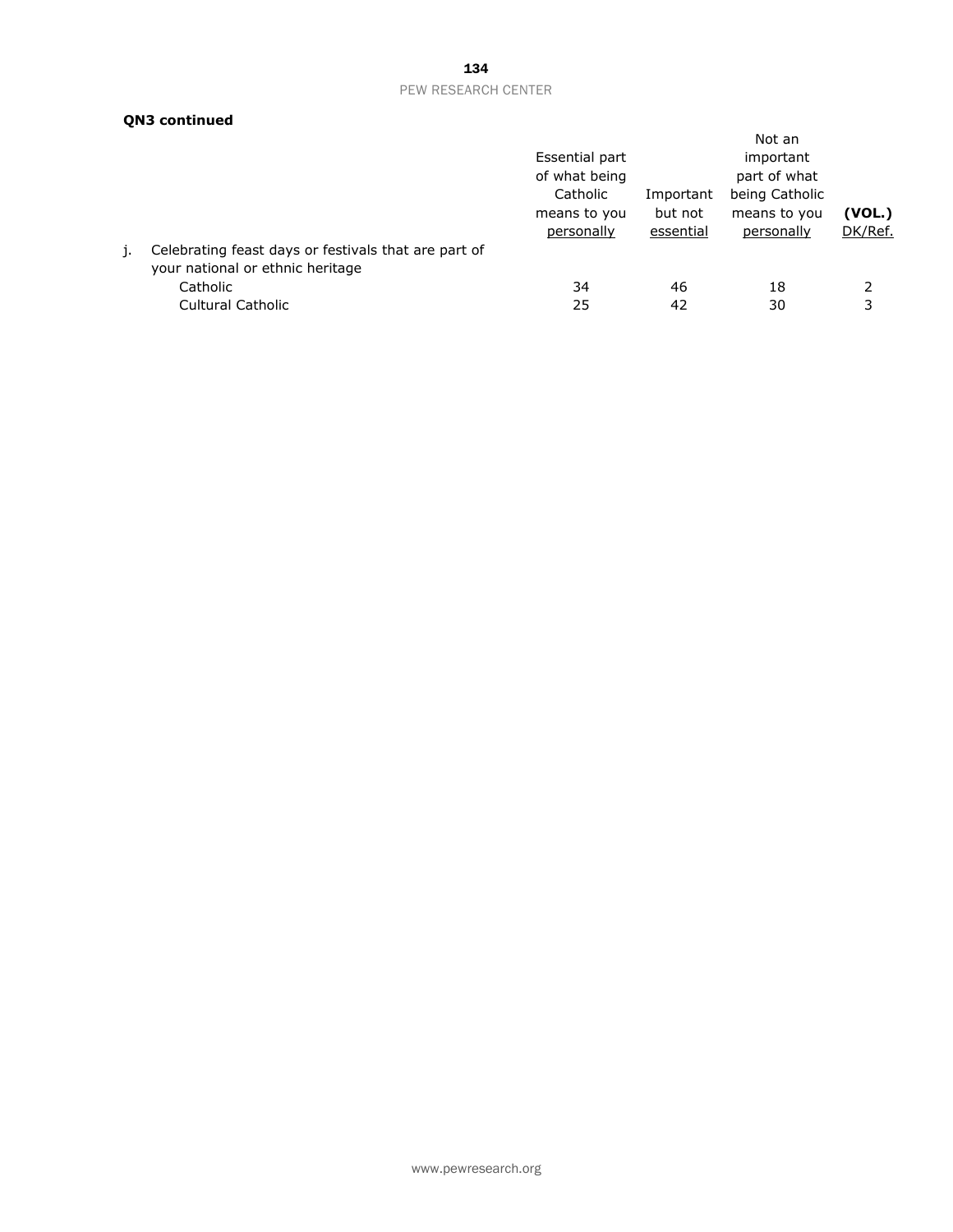#### **ASK IF CATHOLIC OR CULTURAL CATHOLIC:**

Q.N3w And just in your own words, is there anything I haven't mentioned that is an essential part of what being Catholic means TO YOU PERSONALLY? **[RECORD VERBATIM RESPONSE. IF RESPONDENT SAYS** "no," **DO NOT PROBE FURTHER; IF RESPONDENT SAYS** "yes" **AND DOES NOT ELABORATE, PROBE ONCE WITH** "could you tell me what that is?"**; IF MORE THAN ONE MENTION RECORD UP TO THREE RESPONSES IN ORDER OF MENTION, BUT DO NOT PROBE FOR ADDITIONAL MENTIONS]**

# **NOTE: RESULTS DO NOT SUM TO 100% OR TO SUBTOTALS INDICATED BECAUSE MULTIPLE RESPONSES WERE PERMITTED.**

|                                                                                                   |                | Cultural       |
|---------------------------------------------------------------------------------------------------|----------------|----------------|
|                                                                                                   | Catholic       | Catholic       |
| NET General Christian beliefs (not specific to Catholicism)                                       | 7              | 3              |
| Belief in Jesus/God                                                                               | 5              | 2              |
| Having faith                                                                                      | $\mathbf{1}$   | 0              |
| Following the Bible                                                                               | $\star$        | $\star$        |
| Believing in salvation or the afterlife                                                           | $\star$        | $\star$        |
| NET Lived religion/being a good person                                                            | $\mathbf{7}$   | 6              |
| Following the golden rule/kindness/empathy                                                        | 3              | 4              |
| Doing the right thing/being a good person/leaving the world a better place                        | 2              | $\overline{c}$ |
| Tolerance/understand/respecting others                                                            | $\overline{2}$ | $\mathbf{1}$   |
| Helping others in need/less fortunate                                                             | $\star$        | $\mathbf{1}$   |
| Be the best person you can be/be true to yourself                                                 | $\star$        | 0              |
| <b>NET Traditionally Catholic beliefs/practices</b>                                               | $\overline{2}$ | 1              |
| Catholic beliefs/practices, e.g. believing in transubstantiation/Mary/liturgy                     | $\mathbf{1}$   | $\star$        |
| Receiving sacraments/importance of sacraments                                                     | $\mathbf{1}$   | $\star$        |
| Catholic Church is the original church/important to follow original/traditional Catholic doctrine | $\mathbf{1}$   | $^\star$       |
| Following church leadership (e.g. priests, bishops, pope)                                         | $\star$        | 0              |
| NET Following a Catholic lifestyle/promoting Catholic faith/doctrine/values within                |                |                |
| family/community                                                                                  | $\mathbf{2}$   | 1              |
| Participating in the Catholic community/feeling of community that comes with being Catholic       | $\mathbf{1}$   | $\star$        |
| Importance of family/raising children in Catholic faith                                           | 1              | $\star$        |
| Importance of Catholic education                                                                  | $\star$        | $\star$        |
| NET Civic involvement/social justice/political issues                                             | $\star$        | 1              |
| Social justice issues                                                                             | $\star$        | 1              |
| Religious issues tied to politics                                                                 | $\star$        | $\star$        |
| Civic involvement                                                                                 | $\star$        | 0              |
| <b>NET Other</b>                                                                                  | 3              | 1              |
| Following Catholic faith but not necessarily attending Mass/following church doctrine             | 1              | $\star$        |
| Other                                                                                             | $\overline{2}$ | $\star$        |
| <b>Unclear</b>                                                                                    | 3              | з              |
| Don't know/Refused                                                                                | $\star$        | 0              |
| No                                                                                                | 75             | 83             |
| Don't know/Refused                                                                                | 1              | $\overline{2}$ |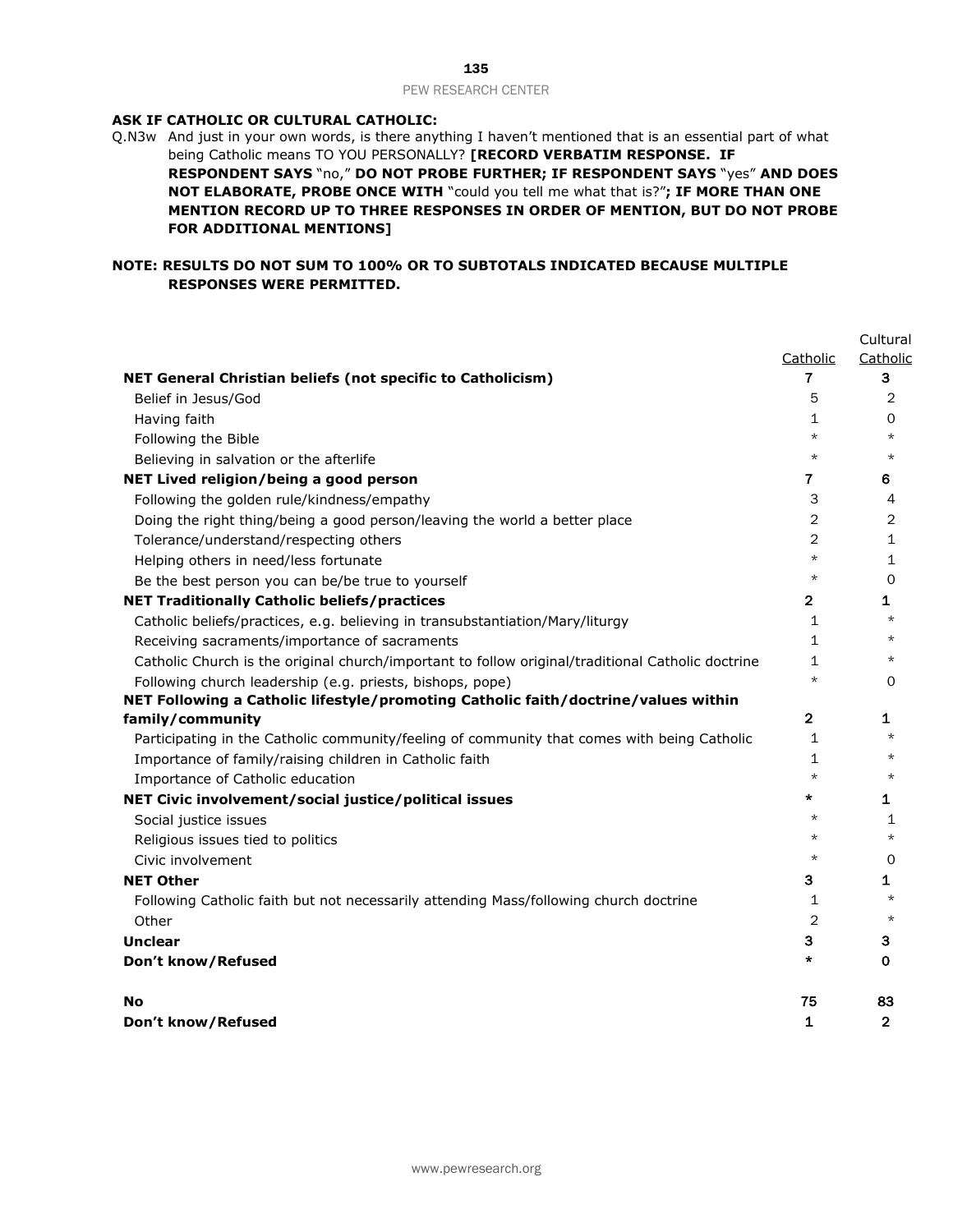# **ASK IF CATHOLIC BY RELIGION (IN RELIG):**

Q.N12 Some people tell us **[INSERT; RANDOMIZE]**. Others say **[INSERT OTHER ITEM]**. Which of these comes closest to your view?

## **BASED ON CATHOLICS**

May 5-Jun 7

- 2015
- 70 That no matter what, they could never leave the Catholic Church
- 26 That they could imagine leaving the Catholic Church someday
- 4 Don't know/Refused **(VOL.)**
- *\* Undesignated*

# **ASK IF CATHOLIC BY RELIGION (IN RELIG) AND RAISED CATHOLIC (IN QH3):**

Q.N14 Would you say there was ever a time in your life when you didn't consider yourself Catholic?

# **BASED ON CATHOLICS**

- 2015
	- 91 NET raised Catholic
	- 73 Lifelong Catholic
	- 17 Once left Catholic church
	- \* Don't know/Refused **(VOL.)**
	- *\* Undesignated*
	- 9 Not raised Catholic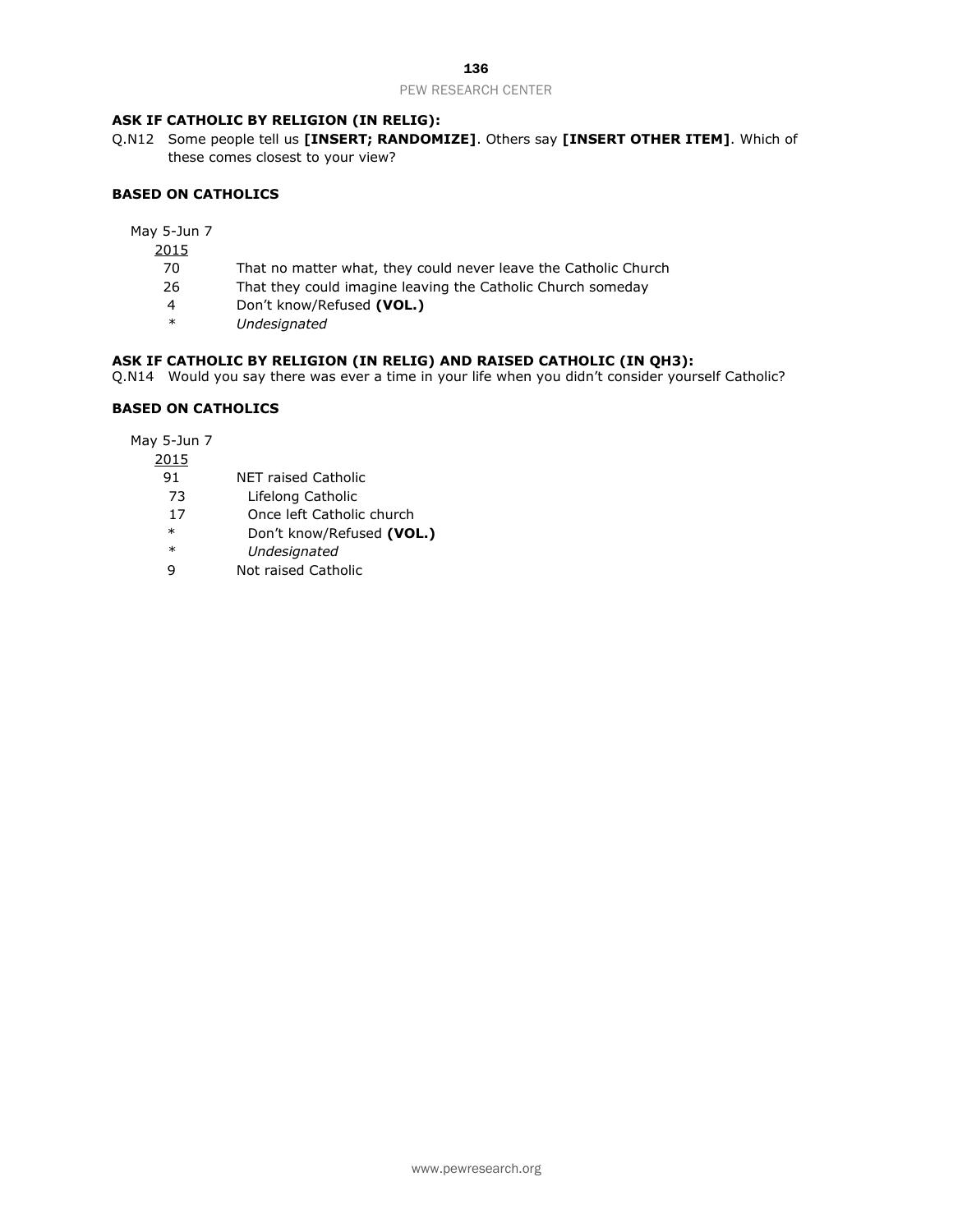#### **ASK IF RAISED CATHOLIC (IN QH3) AND NOT CURRENTLY CATHOLIC BY RELIGION (IN RELIG):**

Q.N20 You mentioned that you were raised Catholic, but do not currently identify your religion as Catholic. Just in your own words, what is the main reason that you are no longer Catholic?

|                                                                                               | Cultural       |                |
|-----------------------------------------------------------------------------------------------|----------------|----------------|
|                                                                                               | Catholic,      |                |
|                                                                                               | raised         | Ex-            |
|                                                                                               | Catholic       | Catholic       |
| <b>NET Religious institutions/practices/people</b>                                            | 45             | 41             |
| Previous religion too strict/restrictive/too much guilt/fear/too many rules                   | 8              | 2              |
| Found religion they liked better; wanted/looking for something different/more welcoming       | $\overline{7}$ | 4              |
| Unhappy in/with previous religion/church; didn't like it/disagreed with it/something missing  | 6              | 6              |
| Because of priest sex abuse/how church handled sex abuse/scandals                             | 5              | 3              |
| Disagree over political or social issues; politics in general                                 | 5              | 3              |
| Hypocrisy/corruption/deception/lies/contradictions                                            | 3              | $\overline{7}$ |
| Saints worship/Mary/idolatry                                                                  | 3              | $\overline{2}$ |
| Disagree with policies (i.e. women priests, priests marrying, divorce, baptism, etc.)         | 3              | 3              |
| Previous religion boring/current religion more lively/exciting                                | 3              | $^\star$       |
| Church was unwelcoming/judgmental/exclusionary                                                | $\mathbf{2}$   | 1              |
| Don't need organized religion (in general/to be religious/to be a good person)                | 2              | 1              |
| Didn't like practices/Mass/worship services, general                                          | 2              | 2              |
| Dissatisfied with leadership/too bureaucratic                                                 | 1              | 1              |
| Church is too traditional/outdated/out of touch/close minded                                  | 1              | $\overline{2}$ |
| Only care about money/misuse of money                                                         | 1              | $\overline{2}$ |
| Bad experience                                                                                | $\star$        | $\overline{2}$ |
| Don't like organized religion; negative view of religion                                      | $^\star$       | 2              |
| Don't help people; don't help the poor                                                        | 0              | 1              |
| Don't like/need priests/mediators to talk to God; don't like/agree with concept of confession | 0              | 2              |
| Religious institutions/practices/people, other                                                | $^\star$       | $\mathbf{1}$   |
| <b>NET Personal spirituality</b>                                                              | 18             | 27             |
| Stopped believing/practicing/don't believe; started questioning/lost faith/don't/no longer    |                |                |
| believe in God                                                                                | 5              | 12             |
| Religion doesn't make sense to me/is irrelevant to me/doesn't speak to me/interest me         | 4              | $\overline{2}$ |
| Found Jesus/learned about Jesus/was born again/learned about or desired personal relationship |                |                |
| with God/Jesus                                                                                | $\mathbf{2}$   | 4              |
| Grew up/started thinking for oneself/only in religion b/c of parents/family/went to Catholic  |                |                |
| school                                                                                        | $\mathbf{2}$   | 6              |
| My personal preference/my own point of view/beliefs                                           | $\mathbf{2}$   | 1              |
| Started reading/studying Bible                                                                | 2              | 3              |
| Don't really follow it; not committed                                                         | 1              | 1              |
| God called/spoke to them/touched them/experienced God/closer to God                           | 1              | 0              |
| Religion is man-made; don't believe in/have faith in men                                      | $^\star$       | $^\star$       |
| Personal spirituality, other                                                                  | 1              | $^\star$       |
| <b>NET Religious beliefs/teachings</b>                                                        | $\mathbf{7}$   | 6              |
| More focus on Bible/word of God/truth in current religion                                     | 1              | 1              |
| Other issues with beliefs/teachings/scriptural interpretation in general                      | $\overline{7}$ | 5              |
| <b>NET Family/relationships</b>                                                               | 6              | 5              |
| I was divorced/excommunicated/couldn't get an annulment/someone in family was divorced        | 3              | 1              |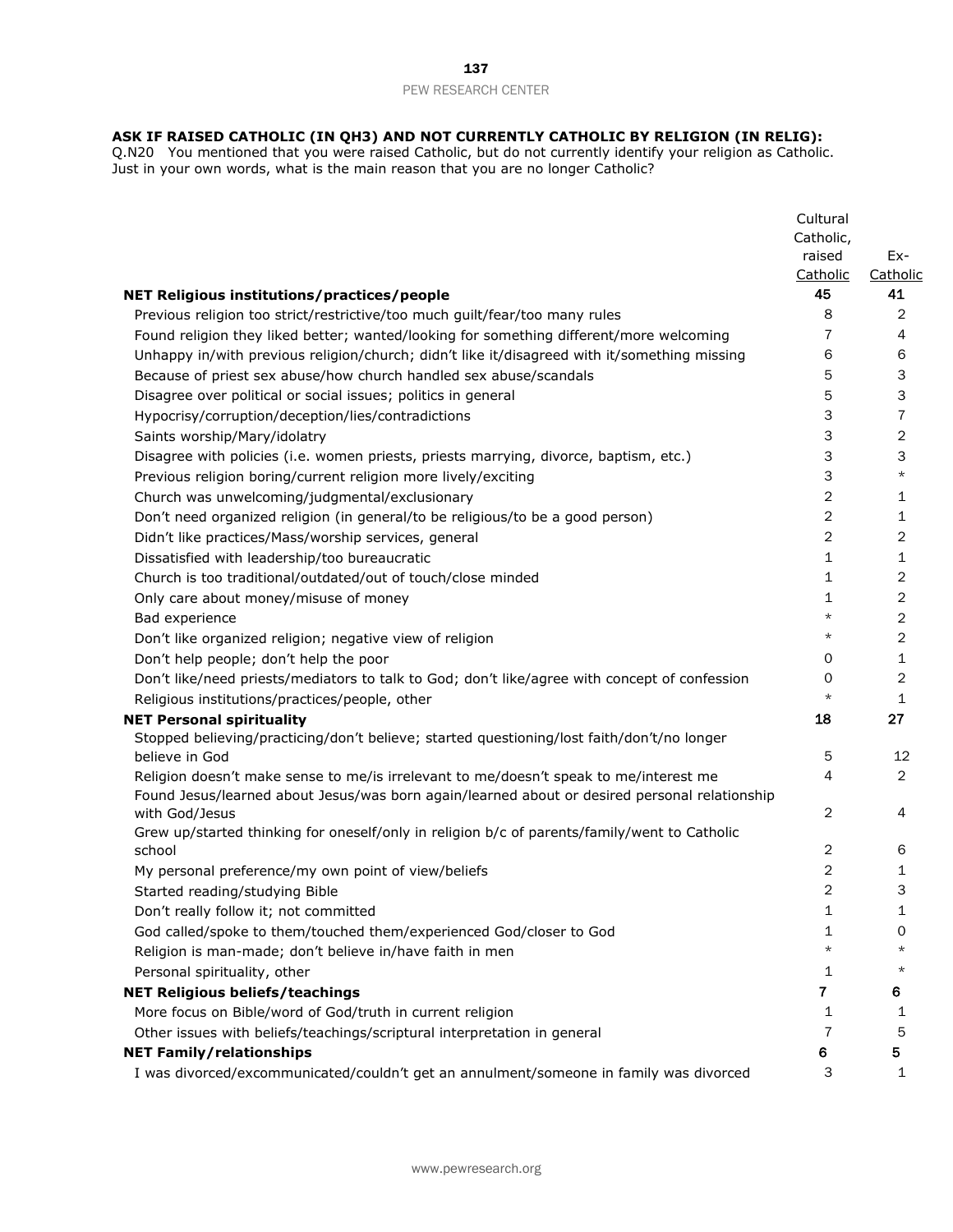| 138                 |  |
|---------------------|--|
| PEW RESEARCH CENTER |  |

# **QN20 continued**

|                                                                               | Cultural  |              |
|-------------------------------------------------------------------------------|-----------|--------------|
|                                                                               | Catholic, |              |
|                                                                               | raised    | Ex-          |
|                                                                               | Catholic  | Catholic     |
| Because of family/family member                                               | 1         | 1            |
| Because of a marriage/spouse/partner                                          | 1         | 2            |
| Family/relationships, other                                                   | 2         | 1            |
| <b>NET New circumstances</b>                                                  | 1         | 1            |
| Moved/location/convenience                                                    | 1         | 1            |
| New circumstances, other                                                      | 0         | $\star$      |
| <b>NET Other reasons</b>                                                      | 26        | 19           |
| Just stopped going/practicing/don't attend anymore/drifted away/not religious | 9         | 6            |
| All/many religions have some value/truth/no single religion is right          | 4         | 2            |
| No particular reason; just changed/things change; I am [religion]             | 3         | 1            |
| No time/scheduling conflict                                                   | 3         | 0            |
| Because of education/science                                                  | 2         | 2            |
| Didn't leave/change/don't see it as a change                                  | 1         | 0            |
| Never really practiced in the first place; didn't have religion               | 0         | 1            |
| Other                                                                         | 3         | 7            |
| <b>Unclear</b>                                                                | 5         | 6            |
| Don't know/Refused                                                            | 4         | $\mathbf{2}$ |
| Sample size                                                                   | 189       | 413          |

# **ASK IF RAISED CATHOLIC (IN QH3) AND NOT CURRENTLY CATHOLIC BY RELIGION (IN RELIG):**

Q.N21 Would you say you could see yourself returning to the Catholic Church, or is this not something you see yourself doing?

| May 5-Jun 7 2015                                  | Cultural<br>Catholic, |          |
|---------------------------------------------------|-----------------------|----------|
|                                                   | raised                | Fx-      |
|                                                   | Catholic              | Catholic |
| Could see themselves returning to Catholic Church | 43                    | 8        |
| Not something they see themselves doing           | 52                    | 89       |
| Don't know/Refused (VOL.)                         | 4                     | 3        |
| Sample size                                       | 189                   | 413      |

## **ASK ALL:**

On another subject,

Q.P25 Do you believe in the concept of sin, that is that there are actions or deeds that can be offensive to God, or not?

| 2015 |                           |
|------|---------------------------|
| 78   | Yes, believe in sin       |
| 19   | No, do not believe in sin |
| 3    | Don't know/Refused (VOL.) |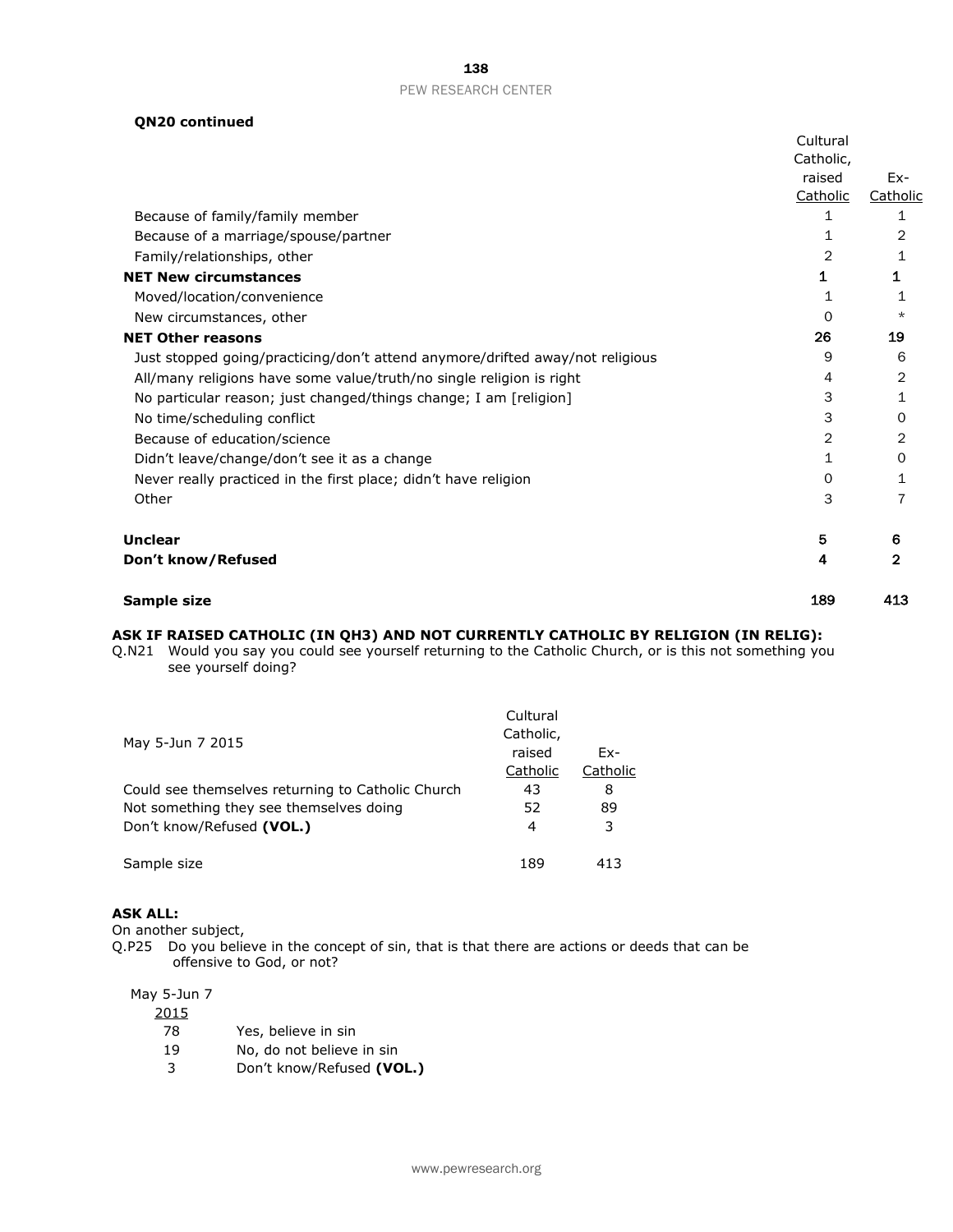## **ASK IF BELIEVES IN SIN:**

Q.P27 Do you personally think it is a sin to **[INSERT; RANDOMIZE]**, or is this not a sin? And do you personally think it is a sin to **[INSERT NEXT ITEM]**, or is this not a sin? How about to **[INSERT NEXT]**? **[READ IF NECESSARY:** Do you personally think it is a sin to **[INSERT ITEM]**, or is this not a sin?**]**

## **BASED ON TOTAL**

|    |                                                        | Yes, | No, is     |                |         | Does not |
|----|--------------------------------------------------------|------|------------|----------------|---------|----------|
|    |                                                        | is a | not a      | (VOL.)         | (VOL.)  | believe  |
|    |                                                        | sin  | <u>sin</u> | Depends        | DK/Ref. | in sin   |
| а. | engage in homosexual behavior                          |      |            |                |         |          |
|    | May 5-Jun 7, 2015                                      | 45   | 29         | $\mathbf{1}$   | 4       | 22       |
| b. | live with a romantic partner without being married     |      |            |                |         |          |
|    | May 5-Jun 7, 2015                                      | 36   | 40         | 1              | 1       | 22       |
| c. | use contraceptives                                     |      |            |                |         |          |
|    | May 5-Jun 7, 2015                                      | 10   | 63         | 2              | 4       | 22       |
| d. | get a divorce                                          |      |            |                |         |          |
|    | May 5-Jun 7, 2015                                      | 19   | 51         | 7              | 2       | 22       |
| е. | have an abortion                                       |      |            |                |         |          |
|    | May 5-Jun 7, 2015                                      | 48   | 22         | 6              | 3       | 22       |
|    | <b>NO ITEM f</b>                                       |      |            |                |         |          |
| q. | use electricity, gasoline, and other forms of energy   |      |            |                |         |          |
|    | without concern for your impact on the environment     |      |            |                |         |          |
|    | May 5-Jun 7, 2015                                      | 19   | 56         | 2              | 3       | 22       |
| h. | drink alcohol                                          |      |            |                |         |          |
|    | May 5-Jun 7, 2015                                      | 15   | 58         | 4              | 1       | 22       |
| i. | live in a house that is much larger than your family   |      |            |                |         |          |
|    | needs                                                  |      |            |                |         |          |
|    | May 5-Jun 7, 2015                                      | 11   | 64         | 2              | 2       | 22       |
| j. | spend money on luxuries without also giving to the     |      |            |                |         |          |
|    | poor                                                   |      |            |                |         |          |
|    | May 5-Jun 7, 2015                                      | 35   | 38         | 2              | 3       | 22       |
|    | ASK ITEM <b>k IF CATHOLIC CONNECTED</b>                |      |            |                |         |          |
| k. | get remarried after a divorce without first getting an |      |            |                |         |          |
|    | annulment                                              |      |            |                |         |          |
|    | May 5-Jun 7, 2015                                      |      |            |                |         |          |
|    | Catholic                                               | 35   | 49         | 2              | 3       | 11       |
|    | Cultural Catholic                                      | 23   | 55         | 1              | 3       | 19       |
|    | Ex-Catholic                                            | 22   | 43         | $\overline{2}$ | 1       | 32       |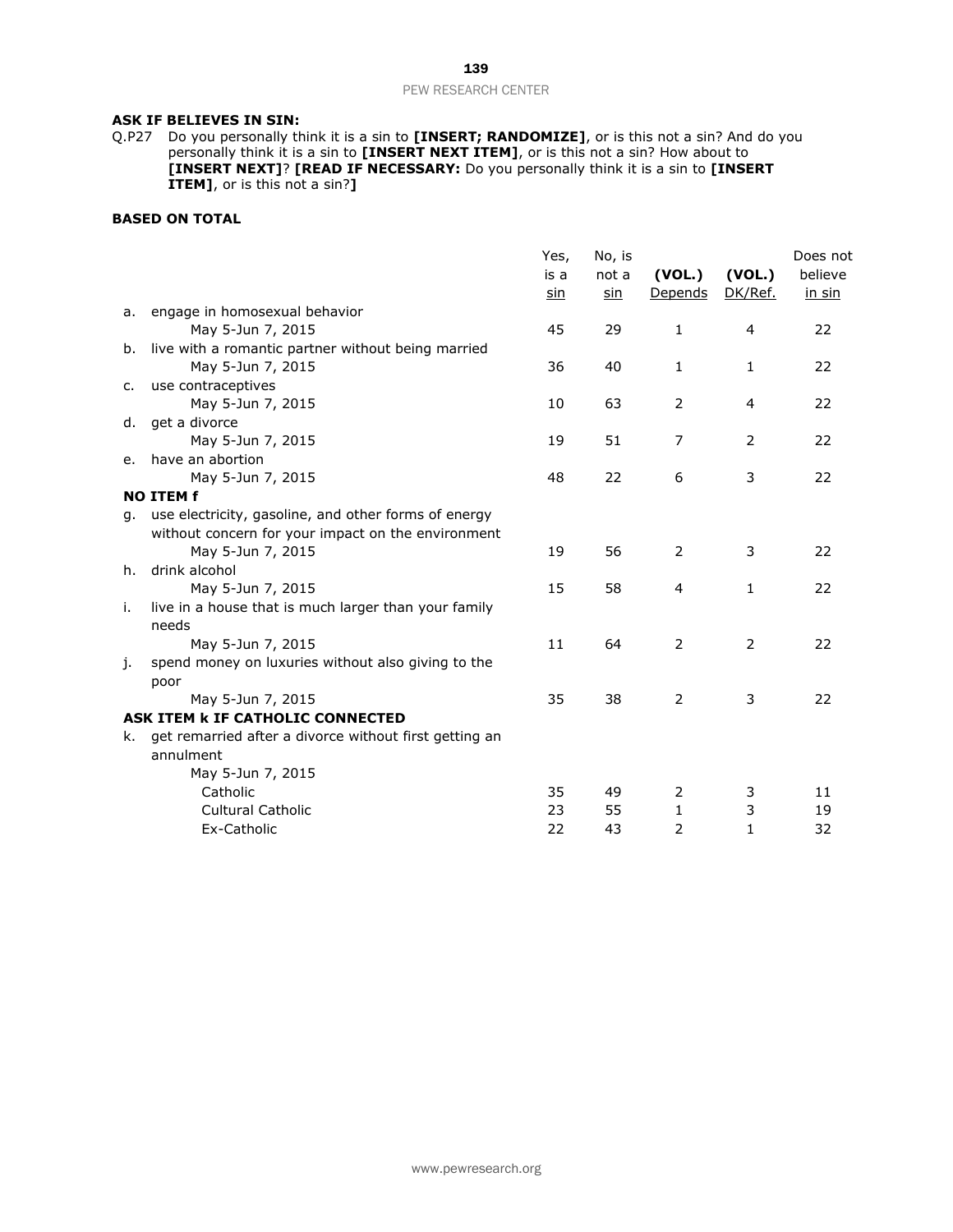#### **NOTE: QUESTIONS ON MARITAL STATUS, MARITAL HISTORY AND COHABITATION HISTORY ARE GROUPED TOGETHER HERE FOR CLARITY OF PRESENTATION. HOWEVER, DURING INTERVIEWS, THESE QUESTIONS WERE INTERSPERSED THROUGHOUT THE QUESTIONNAIRE AND WERE NOT ASKED IN THIS ORDER. SEE QUESTIONNAIRE FOR EXACT QUESTION PLACEMENT.**

#### **ASK ALL:**

MARITAL Are you currently married, living with a partner, divorced, separated, widowed, or have you never been married? **[IF R SAYS "SINGLE," PROBE TO DETERMINE WHICH CATEGORY IS APPROPRIATE]** 

#### **ASK IF NOT MARRIED OR LIVING WITH A PARTNER (IN MARITAL):**

LWP1 And are you currently living with a romantic partner, or not?

#### **ASK IF LIVING WITH PARTNER (IN MARITAL):**

Q.T2 Have you ever been married?

#### **ASK IF EVER MARRIED (IN MARITAL OR QT2) AND NOT CURRENTLY DIVORCED (IN MARITAL):**

Q.T4 Have you ever been divorced?

#### **ASK ALL NOT LIVING WITH A PARTNER (IN MARITAL OR LWP1):**

LWP2 Have you ever lived together with a romantic partner without being married, or not?

#### **ASK IF EVER LIVED WITH A PARTNER & MARRIED (IN LWP2 AND MARITAL):**

LWP3 And was that your current spouse or someone else?

## **SUMMARY TABLES, COHABITATION HISTORY: BASED ON TOTAL**

May 5-Jun 7

| , Juli <i>1</i> |                                               |
|-----------------|-----------------------------------------------|
| 2015            |                                               |
| 51              | Ever lived with a partner                     |
| 12              | Currently living with a partner               |
| 39              | Not currently living with a partner           |
| $\ast$          | Don't know if currently living with a partner |
| 49              | Never lived with a partner                    |
| $\ast$          | Don't know/Refused (VOL.)                     |

#### May 5-Jun 7

| 2015   |                                          |
|--------|------------------------------------------|
| 47     | NET Currently married                    |
| 25     | Never lived with a partner               |
| 22     | Ever lived with a partner                |
| 15     | Lived with current spouse before married |
| 4      | Lived with someone else                  |
| 3      | Both (VOL.)                              |
| $\ast$ | Don't know/Refused (VOL.)                |
| 52     | NET Not married                          |
|        |                                          |

1 Don't know/Refused **(VOL.)**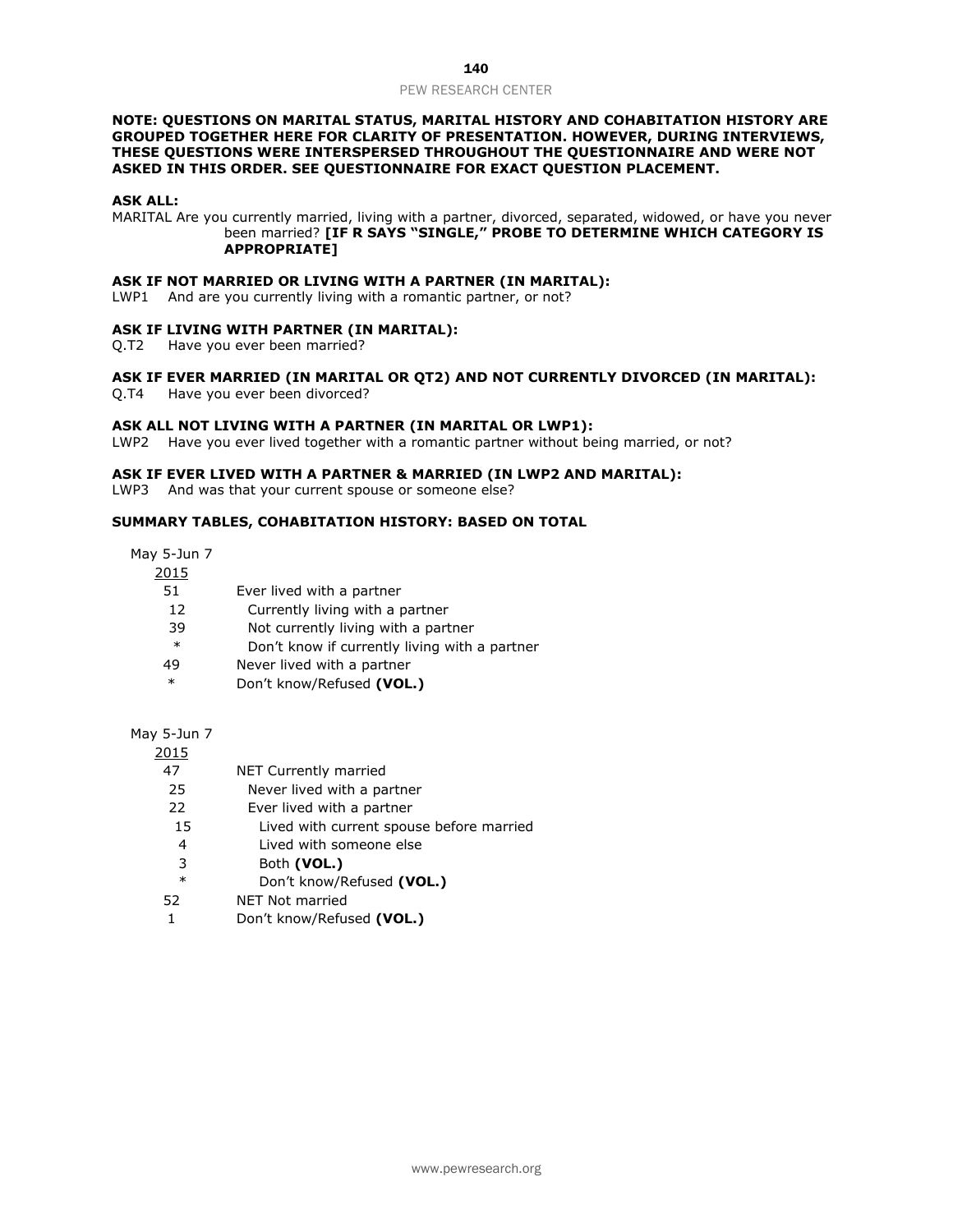### 141

#### PEW RESEARCH CENTER

#### **SUMMARY TABLE, MARITAL HISTORY: BASED ON TOTAL**

May 5-Jun 7

- 2015
	- 30 Ever been divorced
	- 13 Currently remarried
	- 18 Not currently remarried
	- 69 Never been divorced
	- 34 Currently married
	- 34 Not currently married
	- 1 Don't know/Refused **(VOL.)**

# **ASK IF CATHOLIC CONNECTED AND DIVORCED OR PREVIOUSLY DIVORCED (IN MARITAL OR QT4):**

Did you or your former spouse seek to have your marriage annulled by the Catholic Church, or not? **[INTERVIEWER NOTE: IF RESPONDENT SAYS THEY HAVE BEEN DIVORCED MORE THAN ONCE, CLARIFY THAT WE ARE INTERESTED IN WHETHER AN ANNULMENT WAS SOUGHT AT ANY TIME OR NOT]**

#### **BASED ON CATHOLICS WHO HAVE EVER DIVORCED [N=247]**

May 5-Jun 7

2015

- 26 Yes, sought an annulment
- 74 No, did not seek an annulment
- 1 Don't know/Refused **(VOL.)**

#### **ASK IF CATHOLIC CONNECTED AND DID NOT SEEK AN ANNULMENT (IN QT6):**

Q.T7 Just in your own words, what is the main reason you did not seek an annulment from the Catholic Church?

#### **BASED ON CATHOLICS WHO HAVE BEEN DIVORCED AND DID NOT SEEK AN ANNULMENT [N=170]**

#### **NOTE: RESULTS DO NOT SUM TO 100% OR TO SUBTOTALS INDICATED BECAUSE MULTIPLE RESPONSES WERE PERMITTED.**

|                                                                      | Catholic |
|----------------------------------------------------------------------|----------|
| NET Didn't see it as necessary/didn't want to                        | 43       |
| Did not believe annulment was necessary; not important               | 28       |
| No plan to remarry                                                   | 5        |
| Did not want to end marriage/deny it existed                         | 4        |
| No particular reason/just didn't/didn't want to                      | 3        |
| Ex-spouse died after divorce                                         | 2        |
| None of the Catholic Church's business/didn't care what Church said  | 1        |
| Did not know they were supposed to                                   | 1        |
| NET Not Catholic/not married in Catholic Church                      | 27       |
| Not married in Catholic Church; marriage wasn't recognized by Church | 21       |
| Respondent/spouse not Catholic; not practicing at the time           | 6        |
| NET Process is too expensive/complicated                             | 10       |
| Process is too expensive; shouldn't have to pay                      | 7        |
| Process is too complicated/takes too long                            | 4        |
| <b>NET Other reasons</b>                                             | 12       |
| Did not think annulment would be granted                             | 5        |
| Other                                                                | 7        |
| Don't know/Refused                                                   | 9        |